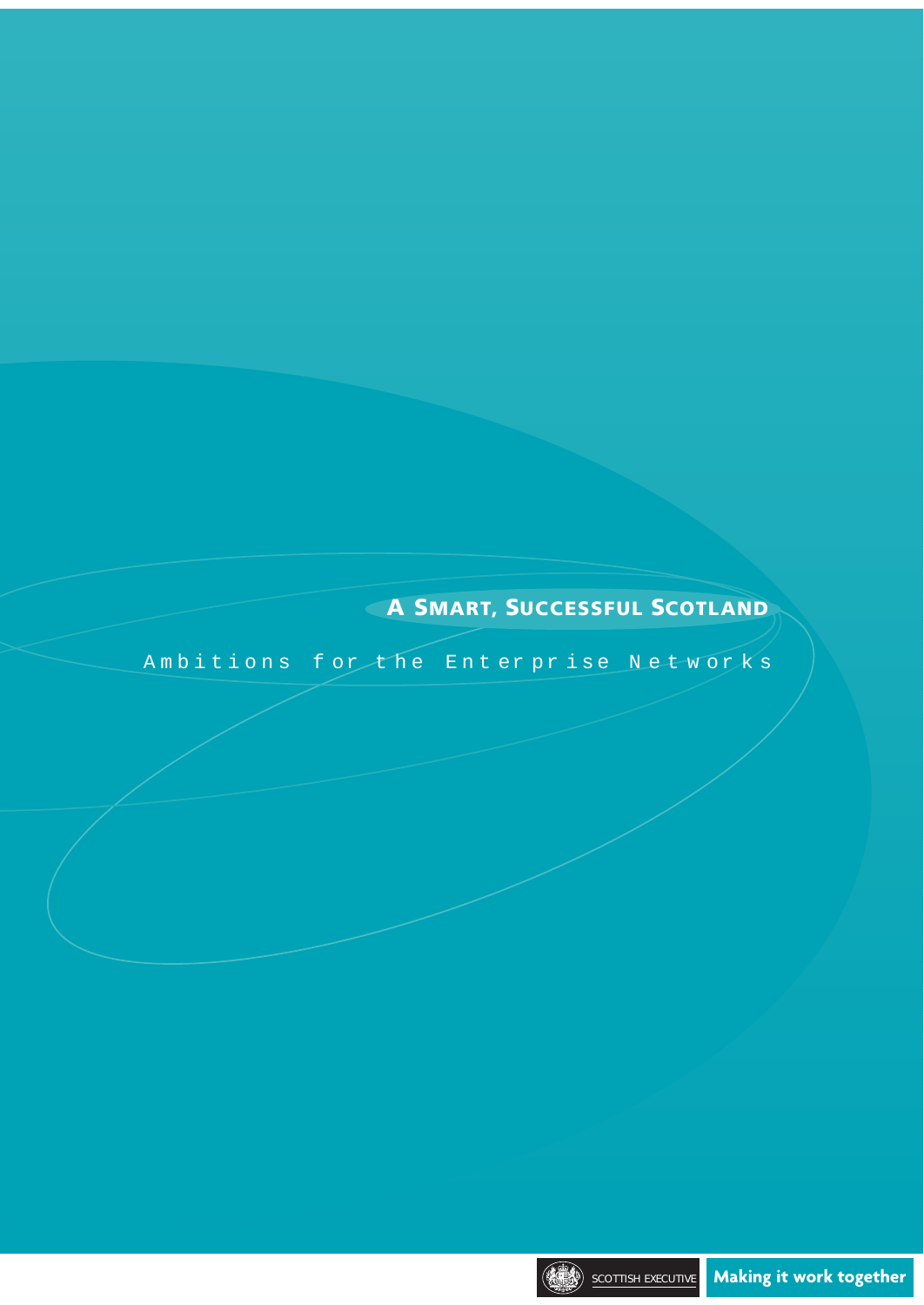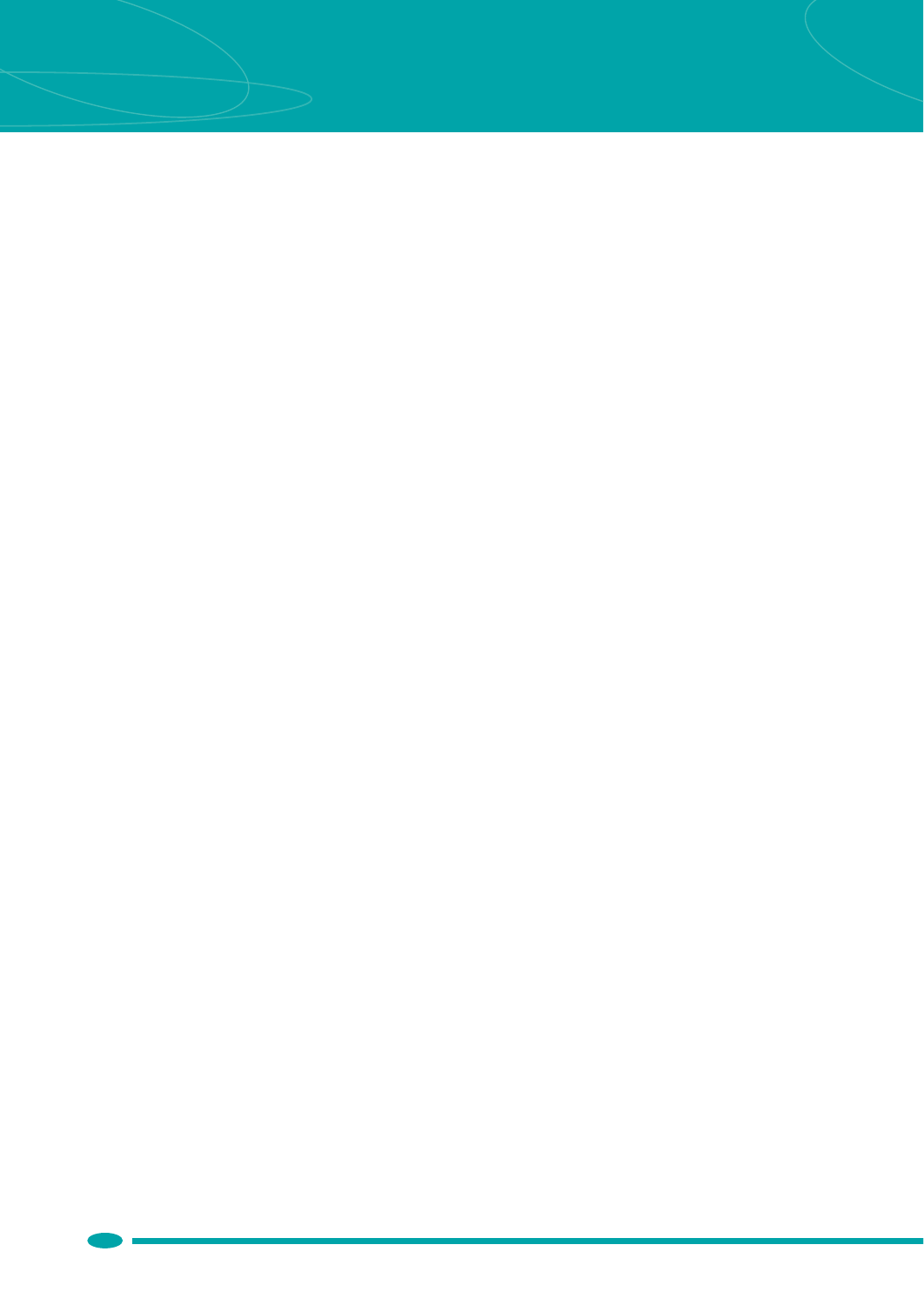# **contents**

| <b>The Priorities:</b>                                                                           |  |
|--------------------------------------------------------------------------------------------------|--|
|                                                                                                  |  |
|                                                                                                  |  |
|                                                                                                  |  |
| The Implications $\ldots$ , $\ldots$ , $\ldots$ , $\ldots$ , $\ldots$ , $\ldots$ , $\ldots$ , 16 |  |
|                                                                                                  |  |
|                                                                                                  |  |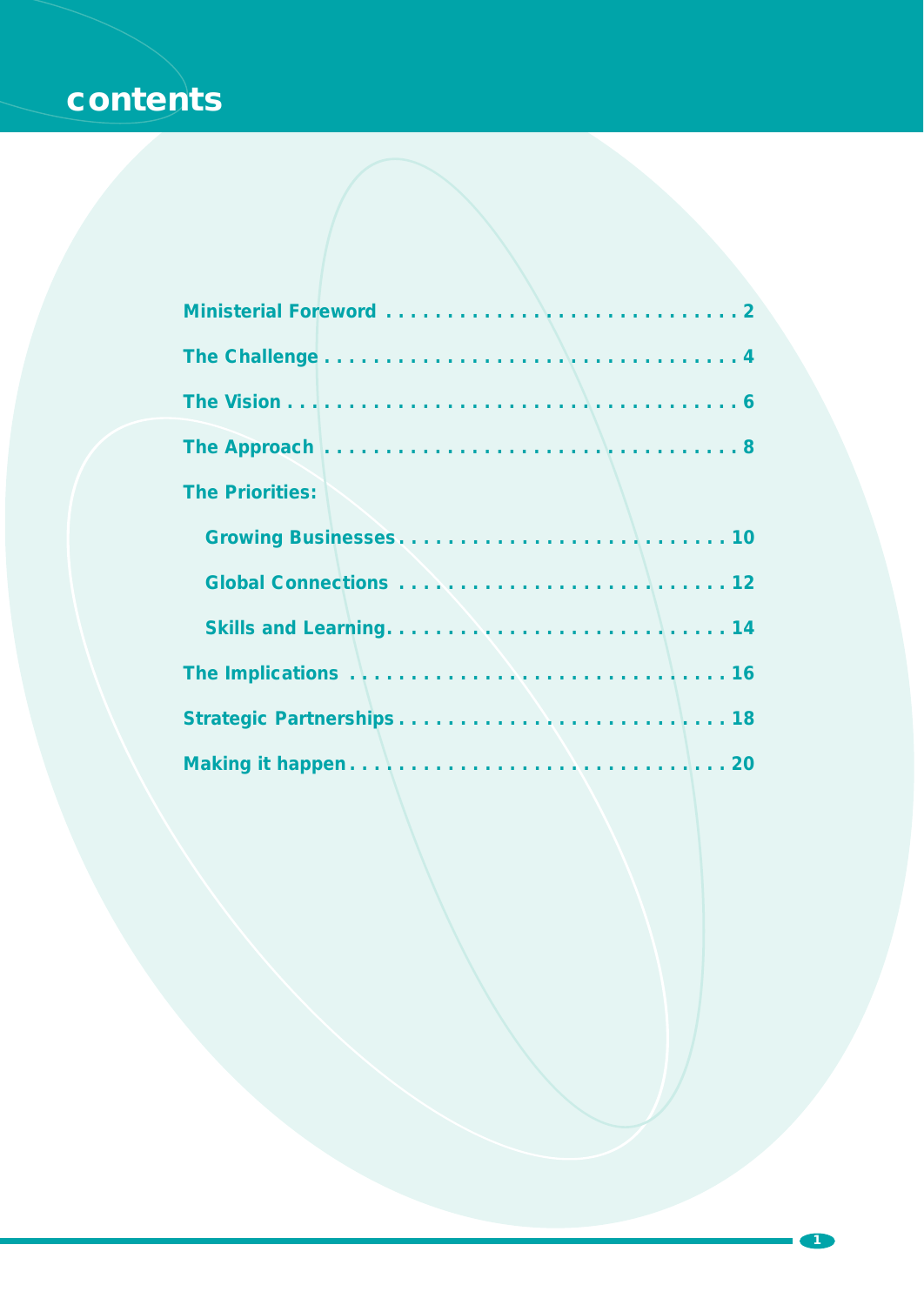## **ministerial foreword**



**2**

The Enterprise Networks, with their arms-length, market-facing character, play critical roles in delivering change for the Scottish Executive. They help businesses and individuals to raise productivity and competitiveness and, in consequence, contribute to our shared aims, our vision, to create a smart, successful Scotland. The key elements and the new relationships required to deliver them are set out in this document.

This document provides a clear sense of direction and identifiable priorities for the Networks. It is the first comprehensive policy statement of what the Scottish Executive expects from the Enterprise Networks. Many of the directions set out in this document are already being piloted in a number of parts of the Network. It is important that we build on this "best practice" and extend it by providing clear directions to be followed by the Network as a whole. This document endorses the many achievements of the Networks, the organisational changes already underway and the new emphasis on better customer service. But after a decade of intense global economic change, with the new contours of successful economic nations becoming clearer, it is time to reconsider the role of the Enterprise Networks.

There are stark contrasts between the Scottish Economy of just over a decade ago, when the Networks were first formed, and now.

*Then*, as in decades past, we suffered from boom and bust. *Now* a strong stable economy with more people in work than for forty years has been delivered.

*Then*, it was right to bring training and economic development together. But skills too often remained the poor relation. *Now*, lifelong learning lies at the heart of our, and every other advanced nation's competitiveness.

*Then*, the most important challenges in the international economy were to win manufacturing inward investment and support new exporters. *Now*, that is too limiting a way to look at our place in the global marketplace. If Scotland aspires to be the most globally connected nation in Europe, either we look outward and win, or we look inward and fail.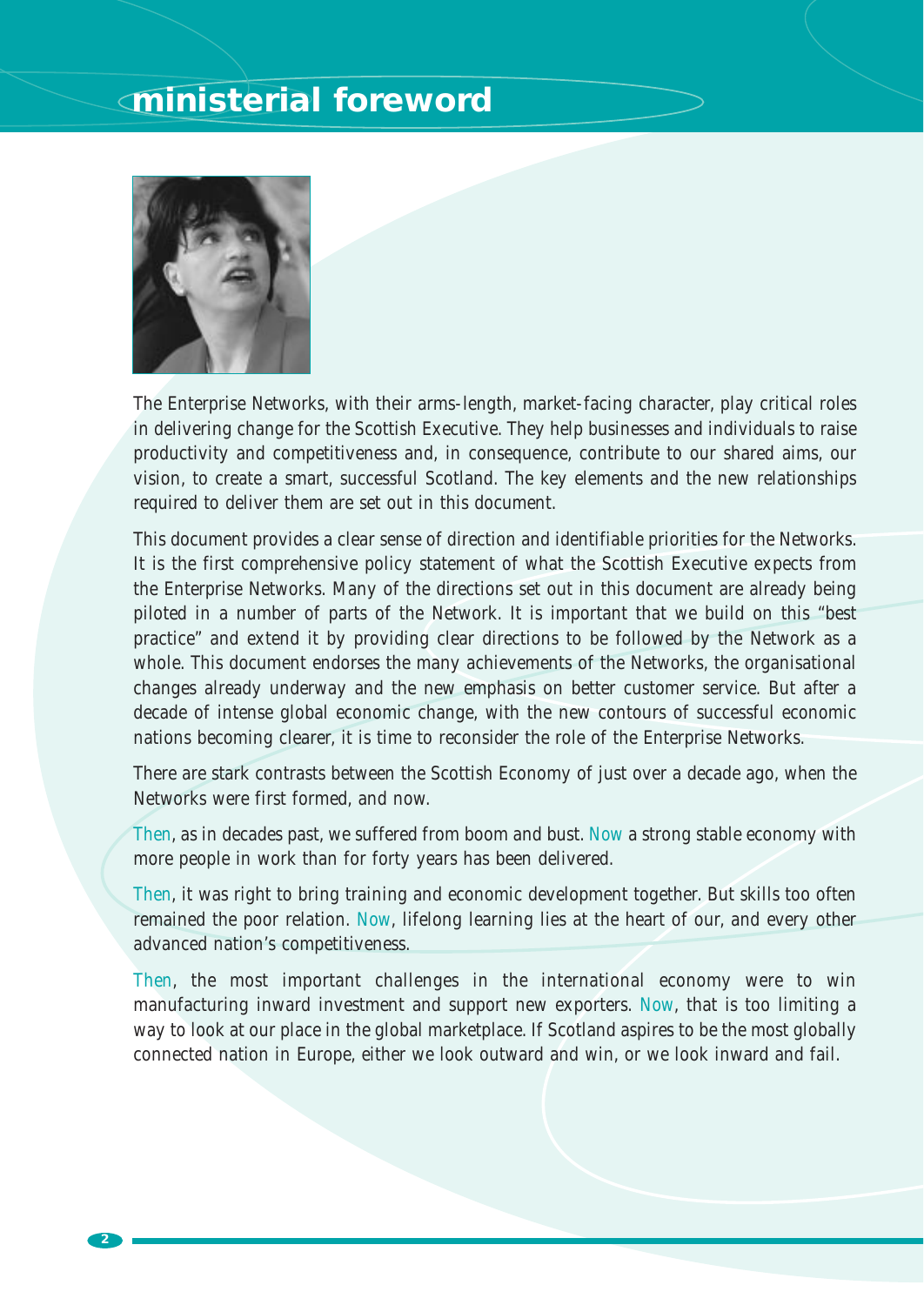*Then*, whilst welcoming electronics activity locating in Scotland, few imagined how the PC and new telecommunications would transform business and accelerate the pace of technological change. *Now*, the digital revolution is changing how we work, communicate and live and challenging us to improve the transmission of research and knowledge into economic value. And those very changes also challenge us to transform how the networks deliver their services.

There is a growing understanding that, if we have the confidence to embrace rather than fear change, we have a once in a generation opportunity to build a new prosperity for all in Scotland. Part of this change lies in improving economic development services, where we have led in the past. We can lead again. But it will require a clear, overall strategic focus allied to sharp local delivery. Scottish Enterprise and Highlands and Islands Enterprise, in delivering the shared vision and strategy, must continue to support the Local Enterprise Companies as the critical catalysts in shaping partnerships for successful and sustainable local economic development.

Our economic success depends on the people of Scotland, their creativity and enterprise. Too often in the past a lack of self-belief has held us back and economic change has needlessly become social misery. We believe that a strong economy and a strong society can be two sides of the same coin. Enterprise and wealth creation can lie at the heart of reviving communities with the social economy and third sector also playing key roles. But this requires individuals to be willing to learn and re-learn, for businesses to be smart and government to listen and learn. We **can** create a dynamic enterprising economy where opportunity is extended to all and no one is left out. Our task is to create the conditions for a smart, successful Scotland.

WedyCAlcode

Wendy Alexander, MSP Minister for Enterprise and Lifelong Learning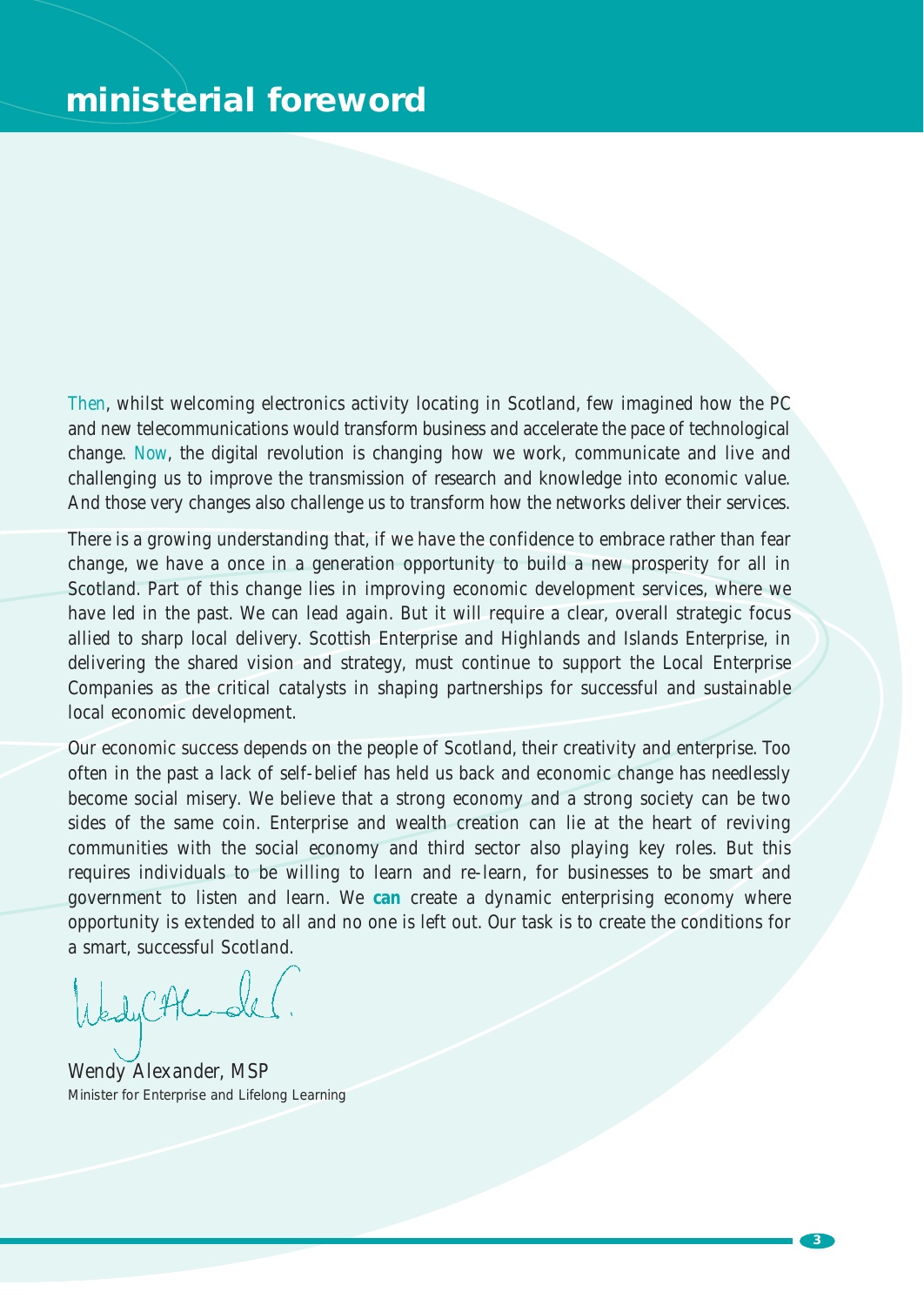## **the challenge**



4Source – Spectrum International Benchmarking Study 1999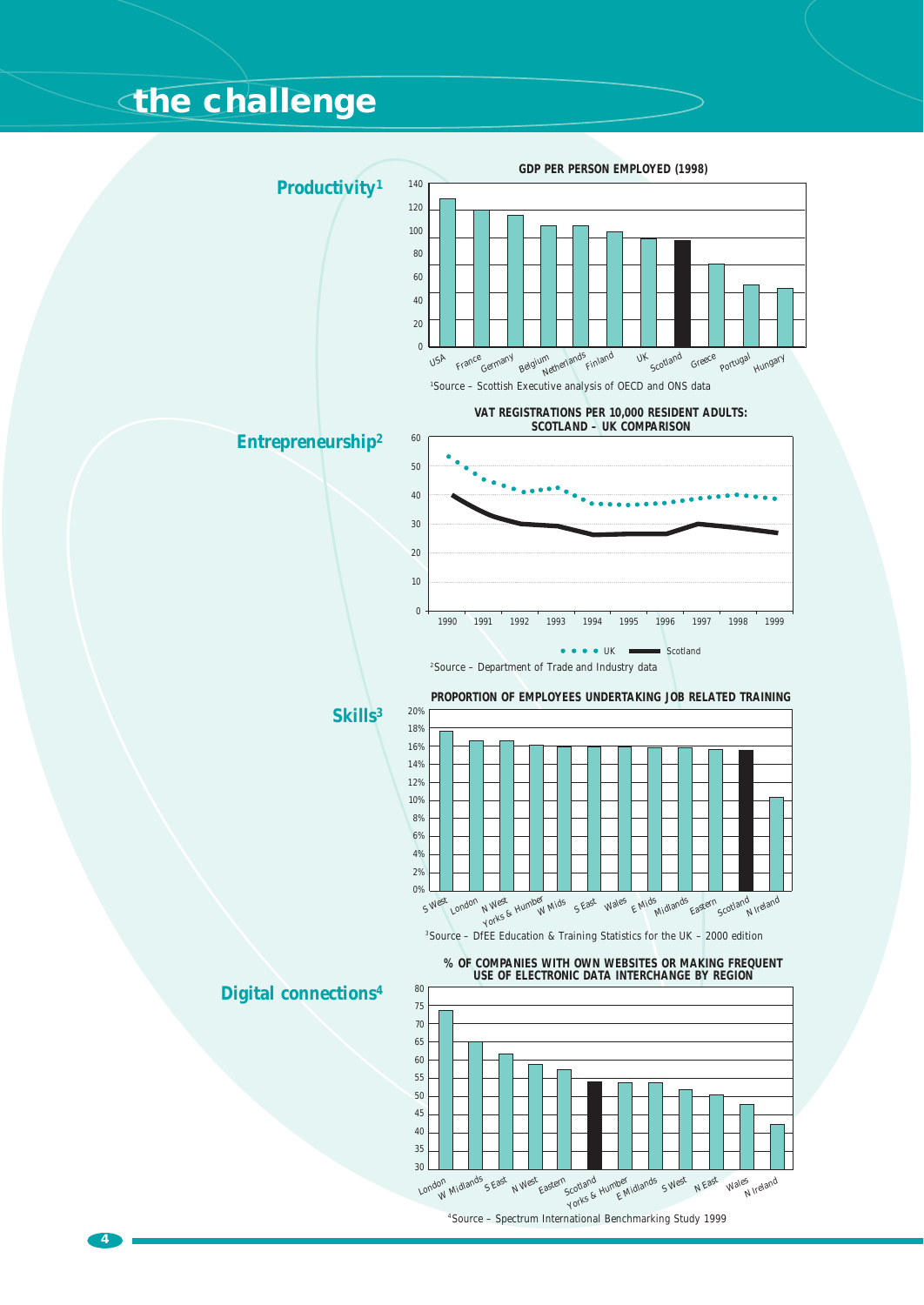Scotland can and must improve its economic performance. It is businesses and people, not governments, which lead productivity growth. But there are major challenges for the government, to tackle barriers to competitiveness and improved productivity. A sustained uplift in Scotland's productivity performance will require creating a climate more conducive to entrepreneurial success, improving the operation of the Scottish labour market and better connecting Scottish-based enterprises to global opportunities. Change will not happen overnight but a clear strategy will set the foundation for sustained improvement.

#### **Productivity for Prosperity**

The current UK Government's macro-economic policy, in contrast to the boom and bust of the past, has provided a strong and stable platform for confidence, investment and growth. Further progress will come from matching macro-economic stability with supply side action. We, along with the rest of the UK, have a significant and longstanding "productivity gap" with other leading competitor nations. This matters for all Scots; finding a solution to the productivity gap will contribute to our aim of higher living standards and lower poverty. In addition, more efficient use of natural resources can help progress towards sustainable development while increasing business competitiveness.

#### **Entrepreneurship**

Entrepreneurs are important creative catalysts who generate prosperity by growing new products, new ways of doing things or new markets. Entrepreneurship is not simply for the established and the educated, but for everyone. If an idea will make a living, let alone a fortune, it should be encouraged. In recent years in Scotland we have failed to raise significantly the rate of new firm formation, and we continue to lag behind the rest of the UK. Entrepreneurship is also important inside companies as well as for spin outs and new start ups. Too few of our existing firms reach global status and too few people back good ideas with action. Scotland must become a nation where setting up and running a successful business is an ambition of most and an achievement of many.

#### **Skills**

Today macro economic stability and productivity improvements arising from new industries are contributing to higher employment rates than a decade ago – full employment is within reach. But we face the challenges of this success. How else can we explain growing vacancy levels for low-skill jobs but with still high levels of unemployment and other marginalised people in many parts of Scotland? This is a new labour market unlike the one known by previous generations. Today skills matter more than brawn. As human capital becomes ever more important to economic success so the severe opportunity cost of unemployment rises. Scotland needs new skills and better matching of skills and opportunities. This demands a more informed and active labour market policy. It also requires shared understanding between the education system and the wider economy of the needs of young people, and the skills, attitudes and expectations they will require to develop.

#### **Digital Connections**

We are living through a revolution in digital telecommunications, affecting how most Scots and most businesses work, communicate and succeed. If we are not connected we shall not compete. Embracing the Digital Age is not an option but a necessity for success. And it has already arrived.

Meeting the challenges of raising productivity, encouraging entrepreneurship, raising skill levels and connecting globally, will create a self-reinforcing upward spiral of growth. We need Scottish based businesses to be more creative and better informed about global change. We want the workforce to be better skilled and have a capacity to learn and re-learn and to be better informed about job opportunities. We want those detached from the labour market to be better placed to take up economic opportunities. We want widespread digital connections to speed information flow around Scotland and back and forth between Scotland and the world. And we are conscious that government and the Enterprise Networks also have to embrace these principles of creativity, learning and connecting in our own activities.

*The key response to the productivity challenge is a smarter Scotland where creating, learning and connecting faster will ensure our success in the global economy.*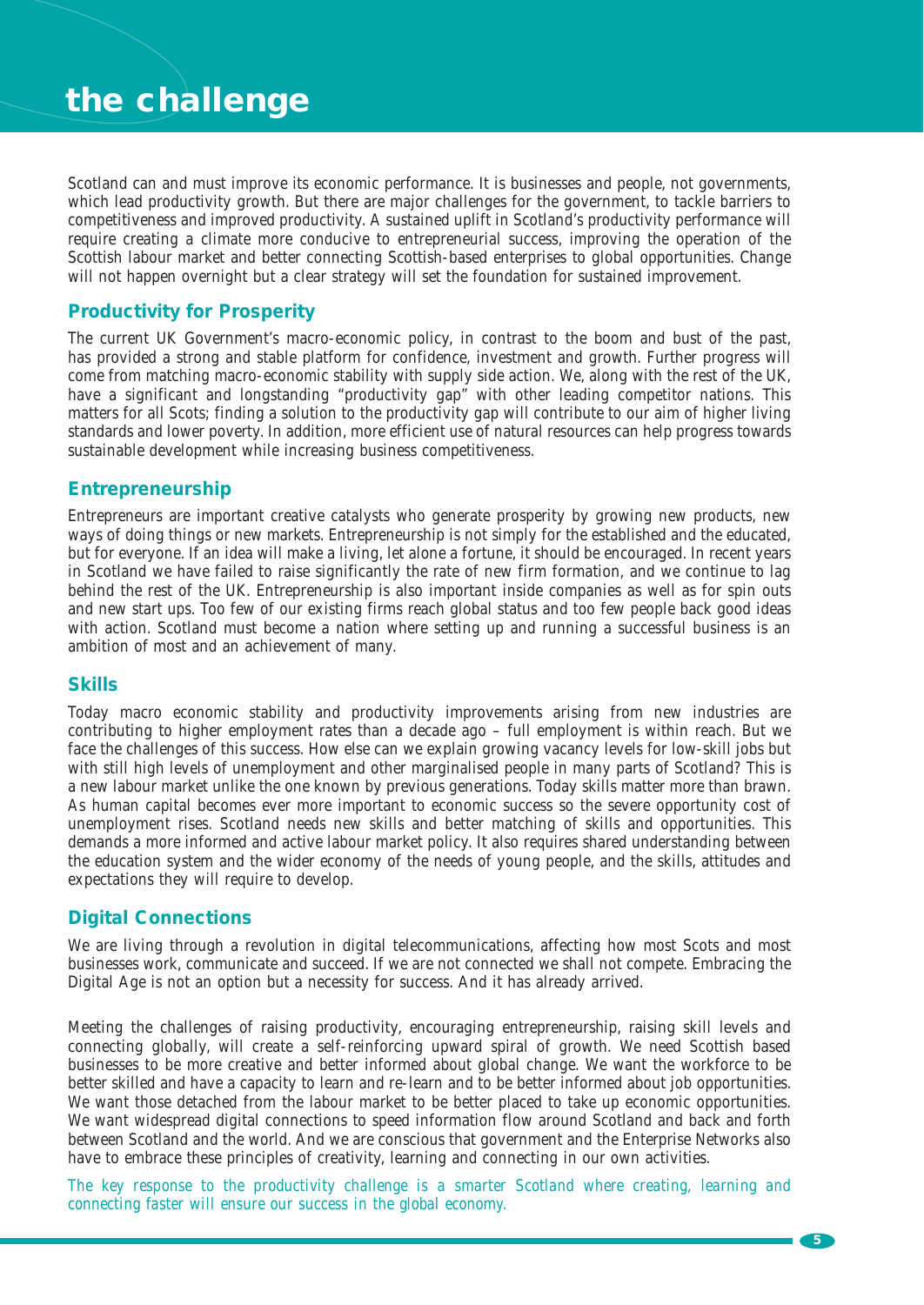# **Growing businesses** Scotland: a fast learning, high earning nation

# **Global connections** Scotland: a globally connected nation

## **Learning and skills**

Every Scot ready for tomorrow's jobs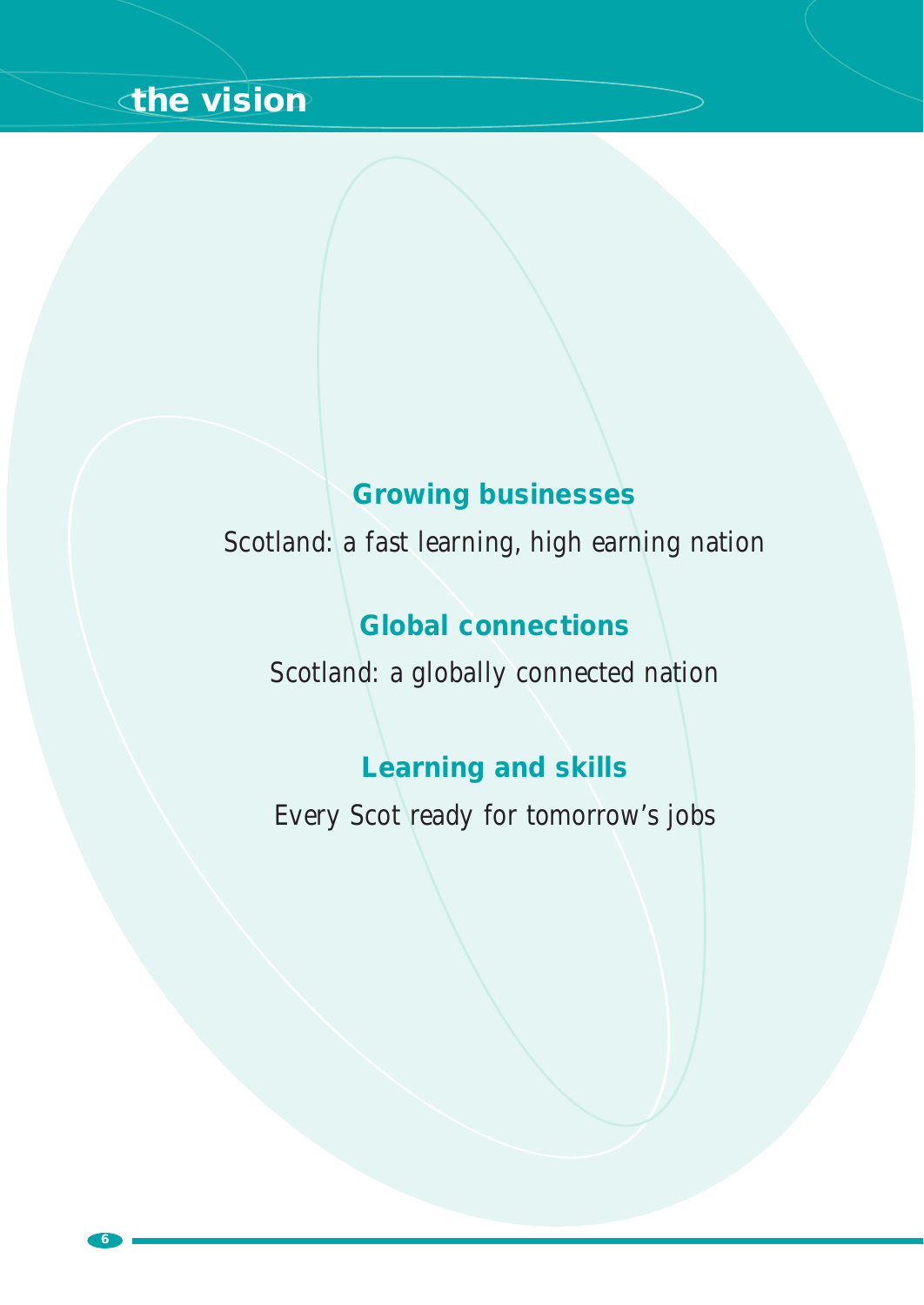Our vision is for a Smart, Successful Scotland, a Scotland where creating, learning and connecting faster is the basis for sustained productivity growth, competitiveness and prosperity. The role of the Enterprise Networks is to be key partners in delivering our vision. The changes needed to achieve a Smarter Scotland translate into three key organising themes for the activities of the Enterprise Networks.

#### **Growing businesses: Scotland – a fast learning, high earning nation**

Other countries have shown that significantly increased productivity is attainable, with higher skills sustaining both higher wages and employment growth. Our strongest businesses are on a par with the best in the world. However we have many more under-performing enterprises and we need to help others with potential to match the best, to improve our performance, create jobs, raise incomes and put Scotland on a new, higher growth path. To ensure that Scotland is a better place to work and a more productive place to do business will require us all to be agile and fast to learn. Closing the productivity gap with other leading nations will mean raising the long term growth rate of the Scottish economy above its trend rate of 2 per cent, in ways consistent with the principles of sustainable development.

## **Global connections: Scotland – a globally connected European nation**

Our approach to globalisation must not be to resist change, but to embrace it. We need to be globally connected, integrating the Scottish economy into the world economy. We need to tell the world about Scotland and tell Scotland about the world. This will enable us to learn from abroad and earn abroad. To enable the improved flow of products, technologies and ideas in and out of Scotland, the measure of achievement will be making Scotland a globally connected nation.

## **Learning and skills: Every Scot ready for tomorrow's jobs**

Our vision is of a high skill, high wage economy with a higher employment rate across many parts of Scotland. In an age where knowledge is a key competitive weapon, skills and learning need to be at the heart of the Network's activities. We must enhance Scots' employability and equip them for the challenges of tomorrow's labour market – with every Scot ready for the new challenges. Education, whilst not narrowly focused on employability alone, must actively enable young people to take their part in a prosperous and competitive economy. We must seek to provide employment opportunities for all. In consequence we need to achieve significantly higher employment rates for those groups and areas which are lagging behind.

Pursuing this new Vision critically involves new relationships between the Networks, their customers, stakeholders and the Executive. Both the Executive and Networks must learn to better understand the competitive pressures facing Scottish-based companies. The Enterprise Networks must be better at responding to their customers. The Executive must build relationships of trust that give the specialist expertise and insight of the Networks Boards and staff better leverage to enhance the prosperity of Scotland. The Highlands and Islands Enterprise network with its important social development remit, will continue to address the special difficulties of remote, sparsely populated areas through its strengthening communities' activities. The social development remit supports community capacity building. The Scottish Enterprise Network must also be responsive to the integrated nature of rural development. Business growth and high skills levels come from confident communities which recognise personal achievement and advancement.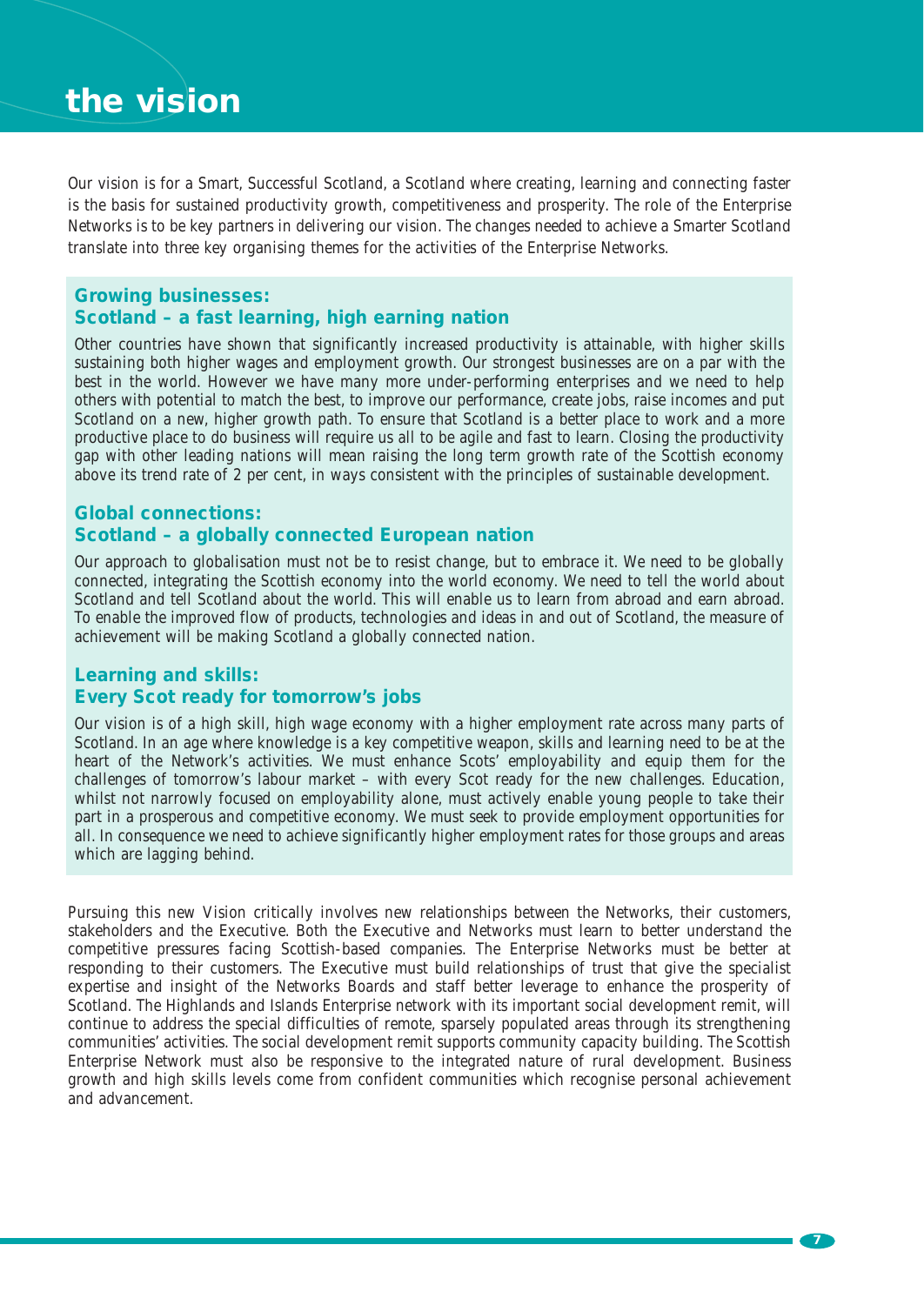## **the approach**



#### **Setting Priorities**

The future challenges for the Networks are different from those of the past and vary around Scotland. For more than two decades the Scottish economy has been in transition. The future challenges are:

- not countering mass unemployment but achieving full employability;
- not to cling to old ways but to ensure all industries are using new technologies;
- not to target action simply on issues of physical capital when supporting the productivity of human capital might deliver more.

These new priorities mean less about managing transition and more driving forward new directions for all forward looking sectors. Hence the Networks must be willing to pull back from those activities where market failure has been addressed or at least reduced. This decommissioning of past activities will provide further scope for realignment of effort. For example on better matching supply and demand in the labour market, and supporting digital connectedness or sharing risks around Scotland's potential in the new economy as a way of stimulating more, better or faster investment.

It may require less direct provision of traditional business development services which either can not go on-line or be provided by others. It will mean tightening our approach to clusters and more facilitating rather than direct property provision in urban areas whilst requiring more joint ventures and partnerships – these could be across borders, with research bodies, between competitors etc. Above all it will require constantly evolving skill sets within the Networks to rise to the new challenges, such as realising the potential of new growth areas.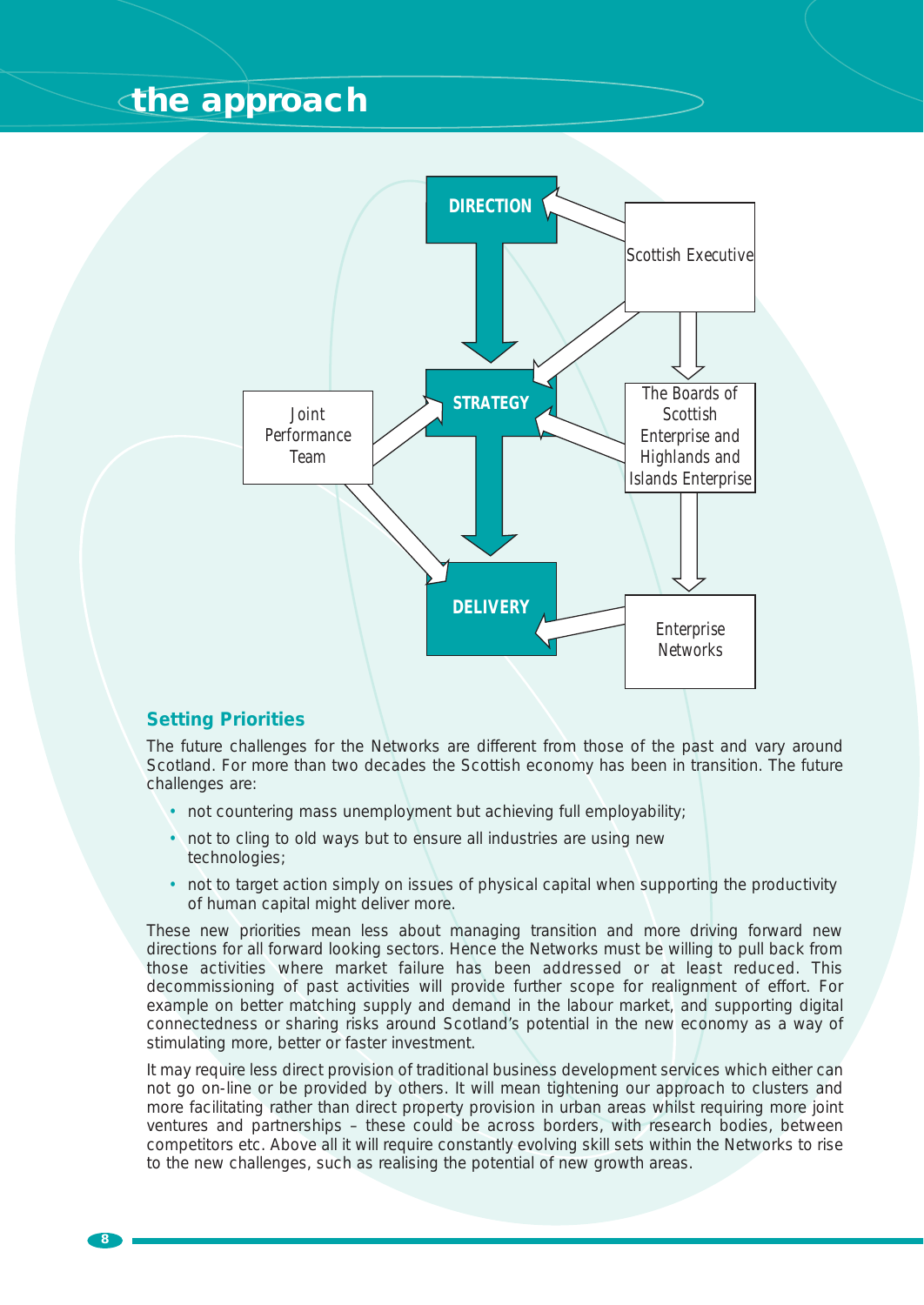Our goal is to move towards a more strategic relationship with the Networks in which the Executive:

- Sets the broad direction and a context for strategic responses by the Networks;
- Works with the Networks on innovative policy development, monitoring and evaluation;
- Listens to and learns from the Networks in revising targets and directions;
- Encourages the Networks to focus better and prioritise its activities.

The Networks meanwhile bring specialist expertise and their closer proximity to businesses and markets means that they have a great deal of insight, knowledge and hands-on experience which is essential to good strategy, target-setting and operations. The Network Boards are drawn from a cross-section of the best talents in the business, public and voluntary sectors. They will have a central role to play in determining the strategy and priorities for their organisations that will allow them to pursue the broad direction provided by Ministers as creatively, innovatively, efficiently and effectively as possible.

This new alliance of the Executive and Networks involves three linked stages:



#### **Direction:**

We will provide this through this document, which will replace the usual annual letter of Strategic Guidance. It will represent the Executive's policy approach, for scrutiny by the ELL Committee of the Parliament.

#### **Strategy:**

Will be set jointly by the Executive and the Boards of the Scottish Enterprise and Highlands and Islands Enterprise Networks. This will require new ways of working. The Executive will not seek to second-guess implementation but rigorous reviews of performance will be at the heart of the new relationship. Making this happen will be the task of the new Joint Performance Team shared by the Executive, the Enterprise Networks and, where appropriate, others.

#### **Delivery:**

Will be the responsibility of the Enterprise Networks and their Boards who will decide how to approach the delivery of the strategy and have a creative contribution in making policy and strategy happen.

This is a radical new approach. It will mean that the direction to the Networks will be based on the three key areas. The first task of the new Joint Performance Team will be to bring forward stretching targets to enable performance to be judged against the four challenges identified in each of the key areas of activity. Achieving a Smart, Successful Scotland will require Scottish Enterprise and Highlands and Islands Enterprise to be empowered to take a Network-wide view, whilst maintaining the flexibility of a decentralised approach to implementation responsive to the needs of a particular locality. We have already announced the planned new status of Local Enterprise Companies to facilitate this, with particular emphasis on achieving greater efficiency and transparency. The new status of the Local Enterprise Companies, SEN 2000 and equivalent Highlands and Islands Enterprise reforms will allow the Networks to operate even more coherently, providing even more efficient, effective and consistent services to customers across Scotland, in a way which will achieve national priorities, yet is also sensitive to local needs and opportunities.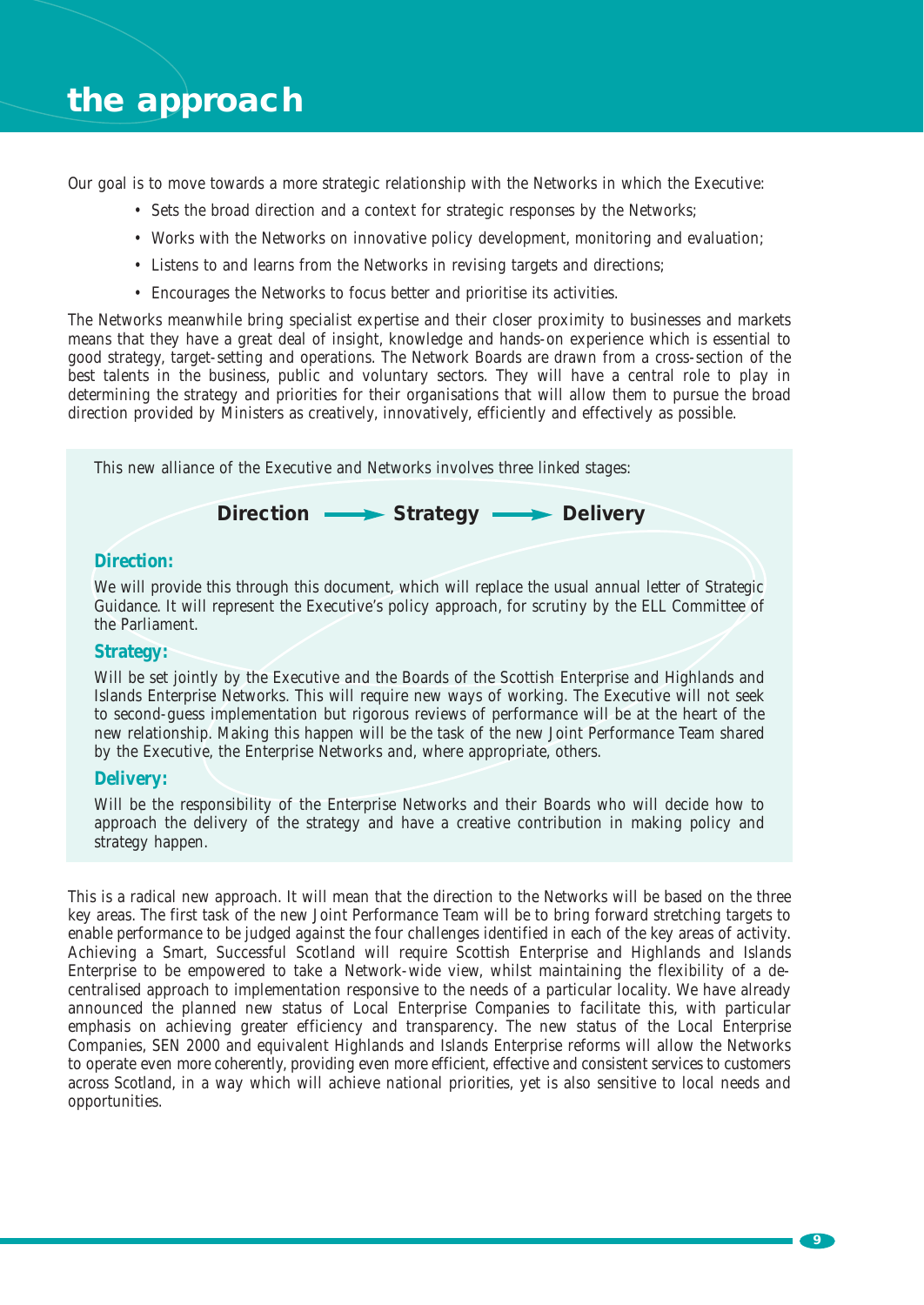Raising the long run, sustainable growth rate of the Scottish economy

- Greater entrepreneurial dynamism and creativity
- More e-business
- Increased commercialising of research and innovation
- Global success in key sectors

## **Entrepreneurial dynamism**

The Scottish business birth rate remains around 30 per cent below the UK average. This suggests a weaker entrepreneurial drive in Scotland, which is hampering our economic performance. The Networks have over the last ten years sought to improve understanding of the nature of this problem, and bring forward solutions. Much good work has been done, but the start-up gap remains stubbornly high and little different from that in the early 1990's.

So the challenge remains to be addressed. Our understanding of the causes of the start-up gap, and the recent downward trend in start-ups is improving. The Business Growth Fund and Business Mentoring Scotland are exciting new initiatives which will, across Scotland as a whole, address specific market failures and improve the prospects for new and growing businesses. Scottish Enterprise have commissioned an independent review of what more is required, and the need for greater entrepreneurial dynamism will remain at the forefront of the activities of the Networks.

## **Global success in key clusters**

The cluster approach has improved interactions between the Scottish Biotechnology industry and its academic community. Scottish academia play a central role in the creation of the Biotechnology cluster and are very much part of the community as providers of intellectual property and knowledge, and centres of learning providing the staff and training and development facilities needed by a rapidly changing sector. They themselves have also taken a more commercial position through collaboration with indigenous and international companies.

- Biosolutions an innovative e learning project is providing web based learning tools and auditing systems for specialist biotechnology staff development created in partnership with the University of Strathclyde.
- Four of Scotland's leading Colleges of Further Education have developed a consortium approach to provide cross-Scotland development of curriculum materials and specialist training facilities.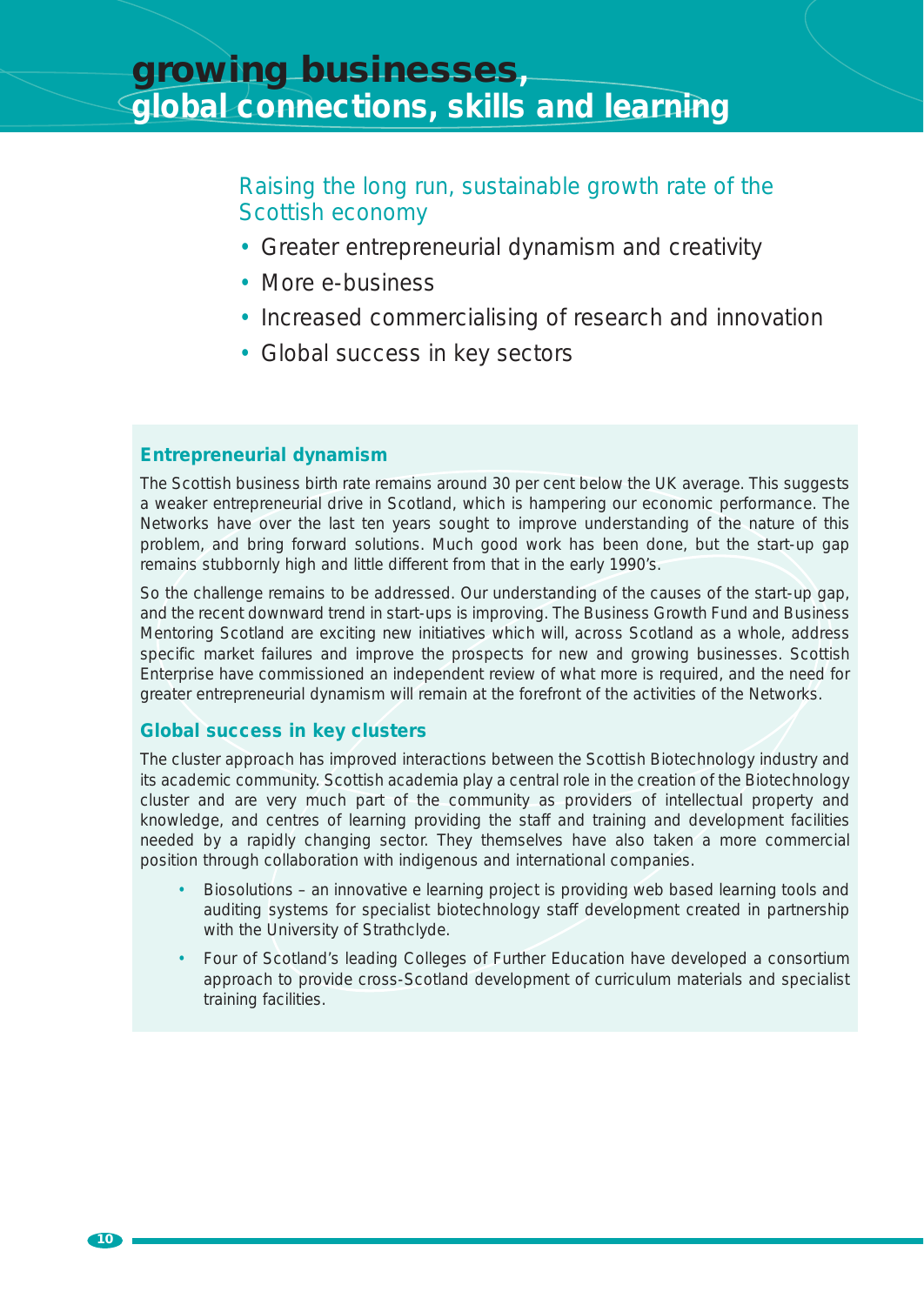## **the priorities: growing businesses, global connections, skills and learning**



#### **Greater entrepreneurial dynamism and creativity**

Scotland needs to re-establish its entrepreneurial drive for a new age, to increase the number of new businesses and growing businesses. Currently:

- the business birth rate remains below the UK average by around 30 per cent;
- in Scotland, 25% of the self-employed are women; (similar to the UK) but in the USA 38% of firms are owned by women;
- business starts amongst disadvantaged groups and amongst young people are also low.



A range of activities can enhance entrepreneurial dynamism, including competition, openness to the world economy, access to capital and the existence of other dynamic businesses. Where these pressures are weaker, the Enterprise Networks can foster an entrepreneurial culture by providing quality business advice and information, including to social economy businesses. We will shortly publish our plans for better support for social economy organisations.

#### **More e-business**

E-business innovation, in existing as well as new firms, offers us a major opportunity to modernise our economy. E-business not only improves the efficiency of existing structures and supply chains; in many cases it leads to a transformation in the nature of those industries. In the business to consumer area E-business can deliver the so-called "double win" from outsourcing work (and thus cost) to its customers and at the same time improving customer satisfaction.

**LEVERS:**

**CHALLENGE:**

Using business advice and support, to improve the awareness and take up of E-business amongst Scottish companies in order to accelerate business take up, accelerate supply development, create the right environment for change, and support the development of the right skills.

#### **Increased commercialisation of research and innovation**



- increased levels of research and development spending in Scottish companies, which currently lags well behind the UK average;
- more effective links between our universities and businesses, including the "industry pull" of ideas; and
- increasing the number of ideas being registered for patents in Scotland.

Joint work with higher education institutions and research institutes to assist our scientists to understand business and see their research successfully commercialised. Improving the capacity of our businesses to learn from, and innovate based on, scientific endeavour.

#### **Global success in key sectors**



We need to raise our productivity in all sectors, including manufacturing, building on strengths whilst helping address structural changes taking place in the economy. Working alongside the Enterprise department, the Networks can assist in restructuring sectors to meet changing global trading conditions e.g. textiles and shipbuilding. There are also key clusters where public participation could hasten the capture of value or Scottish leadership in that field e.g. biotechnology (including marine applications), opto-electronics, food and drink, and the creative industries.

Support for Scottish businesses and entrepreneurs. The Networks should work closely with the Scottish Executive to underpin the support for key sectors though Regional Selective Assistance and other programmes. In key clusters the Networks can foster growth and improvements in productivity. But a proliferation of cluster strategies will lead to dissipation of impact. **LEVERS:**



**LEVERS:**

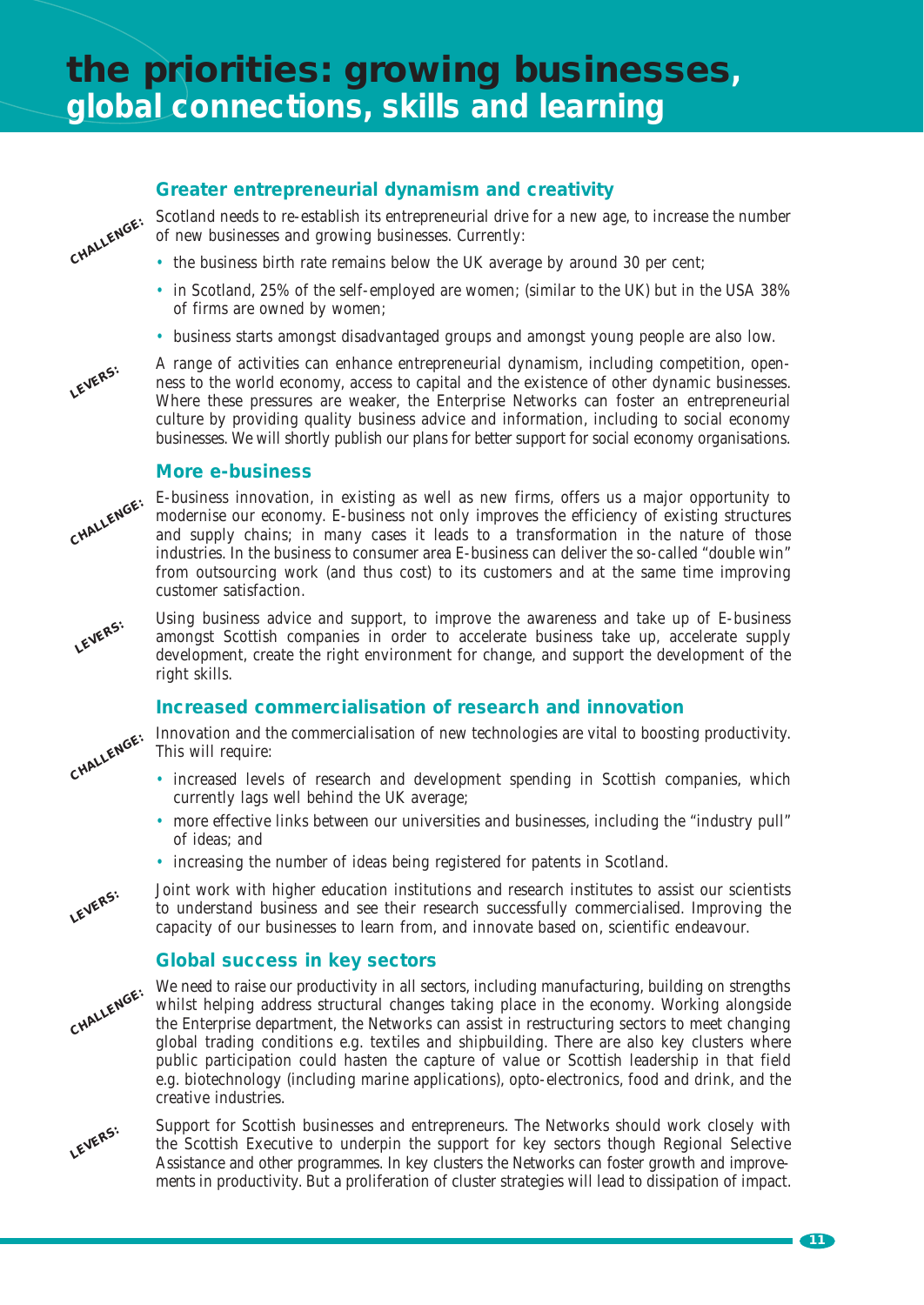## Ensuring Scotland is a globally connected nation

- Digital connectivity
- Increased involvement in global markets
- Scotland to be a globally attractive location
- More people choosing to live and work in Scotland

## **Digital connectivity**

"Information and communications technology can reduce the constraint of peripherality and enable the development of a less geographically centralised economy … there is real potential for the use of technology to make significant difference to many of the services and employment opportunities available to our rural communities."

#### From The Way Forward: Framework for Economic Development in Scotland

## **Encouraging people to live and work in Scotland**

The promotion of Scotland is not only for businesses, but also for individuals – Scotland is a great place to live and work. This will be exploited through international networks and will feed into new initiatives such as the "Building International Networks" project. Also the continued attraction of higher value jobs to Scotland, such as those planned within Motorola's embedded software project, is critical as this in turn further attracts, and retains, high calibre people.

In the Highlands and Islands, population growth in the last twenty years has been a key component of the area's resurgence. In remoter parts especially, growing population can help to stimulate economic development as well as be an effect of it, and the Highlands and Islands Enterprise Network will continue to encourage population growth as a means of regenerating rural communities.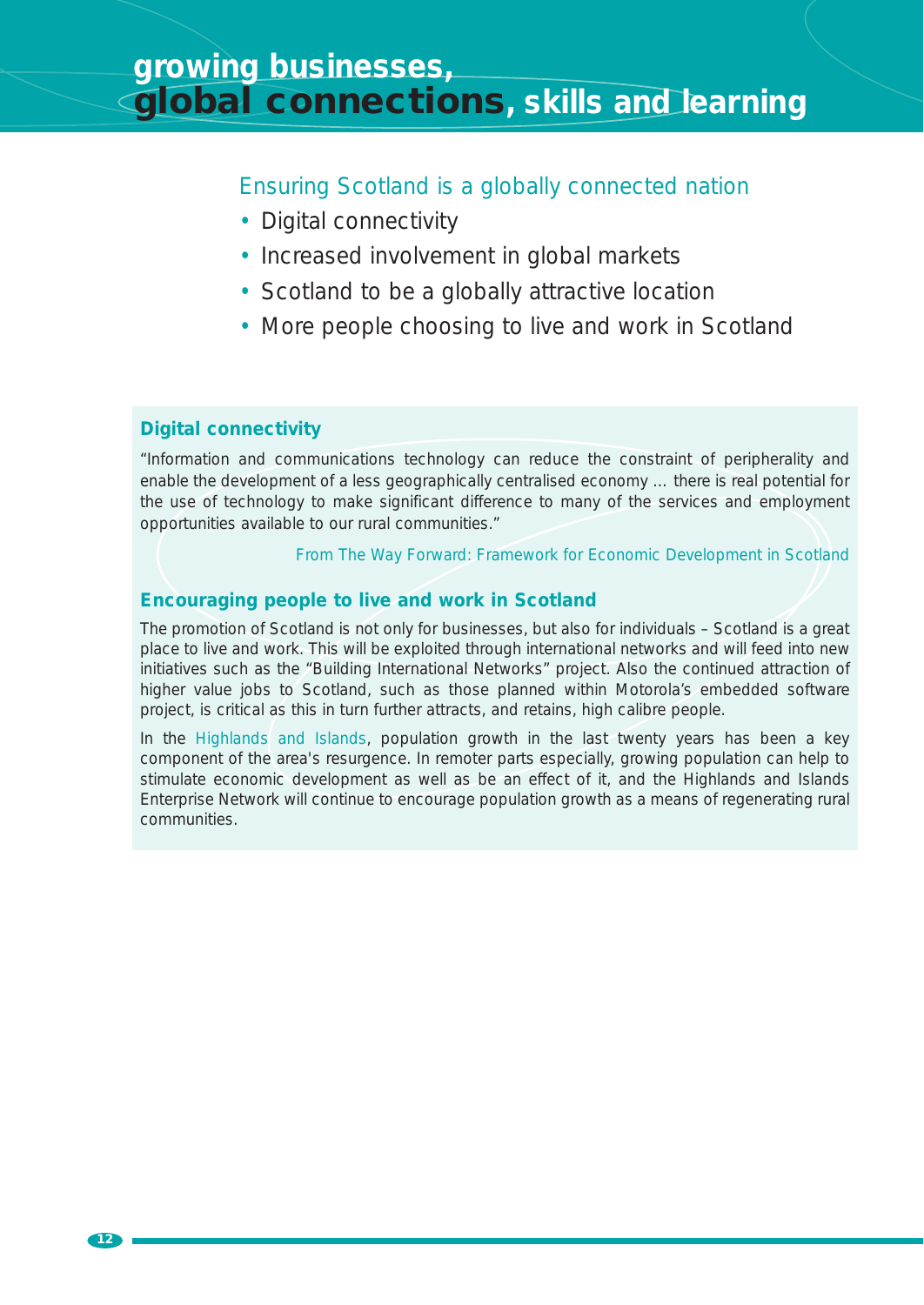### **Digital connectivity**

Scotland can be a leading digital nation – not only a digital economy but a digital society. In so doing we would become one of the best places in the world from which to trade electronically. But success demands that Scotland is at the cutting edge of accessible, ubiquitous and competitive connections. This includes tackling the challenges of connectivity for more remote rural or disadvantaged urban locations and addressing digital exclusion.

Collaboration by the Networks, the Executive and commercial players. The Networks will also promote on-line business models and help ensure that all Scots can benefit from emerging digital technologies. Their role will be as enabler, to ensure the widest possible dissemination of digital technology.

## **Increased involvement in global markets**

Many Scottish businesses urgently need to become more global in their outlook and operations. We need Scotland to show ambition and confidence, developing trading links, global alliances and strategic partnerships. We want to see the development of more global companies headquartered in Scotland, which make a substantial contribution to the economic and social development of the country. We currently have around half the number of global HQs in Scotland than some comparable countries, states and regions.

The Networks should work closely with potential multinational players to help them develop and implement globalisation strategies. They should also work with exporters to help them better penetrate existing markets, access new ones and develop their capacity to become more competitive suppliers to overseas markets.

## **Scotland to be a globally attractive location**

Today, all capital – physical, financial and human – is increasingly mobile. Image, quality of life and environment all matter. Scotland needs to be a world class business location for the globalisation programmes of overseas and domestic companies. We need to tell the world about Scotland and tell Scotland about the world. Scotland must be the international location of choice both for currently Scottish-domiciled companies; and an attractive location for all others.

Skills, competitive infrastructure including property, telecommunications, transport links and public sector support, are vital to attract and retain mobile direct investment projects. Achieving these conditions will require working with the public and private sector partners to improve Scotland's relative position. Mobile direct investment projects will increasingly be targeted to contribute to the sustainable growth and innovation levels of our knowledgeintensive industries, as well as those which can make a more immediate contribution to employment growth.

## **More people choosing to live and work in Scotland**

Scotland's demographic trends are not on our side; falling population and continuing migration of many talented people does not assist economic development. Many areas have benefited from measures to address population decline, including in the Highlands and Islands. We need to offer the jobs to encourage the young to stay and the more experienced to return. The wider economy benefits from the infusion of talent in global companies, whether home-grown or from abroad.

Tapping into the network of Scots around the world, whose continuing interest in and love for Scotland – our quality of life, our vibrant culture and sporting traditions – could be harnessed for everyone's benefit. And we should also encourage others new to Scotland to consider a future living and working here.



**LEVERS:**

**CHALLENGE:**

**LEVERS:**

**CHALLENGE:**







**CHALLENGE:**

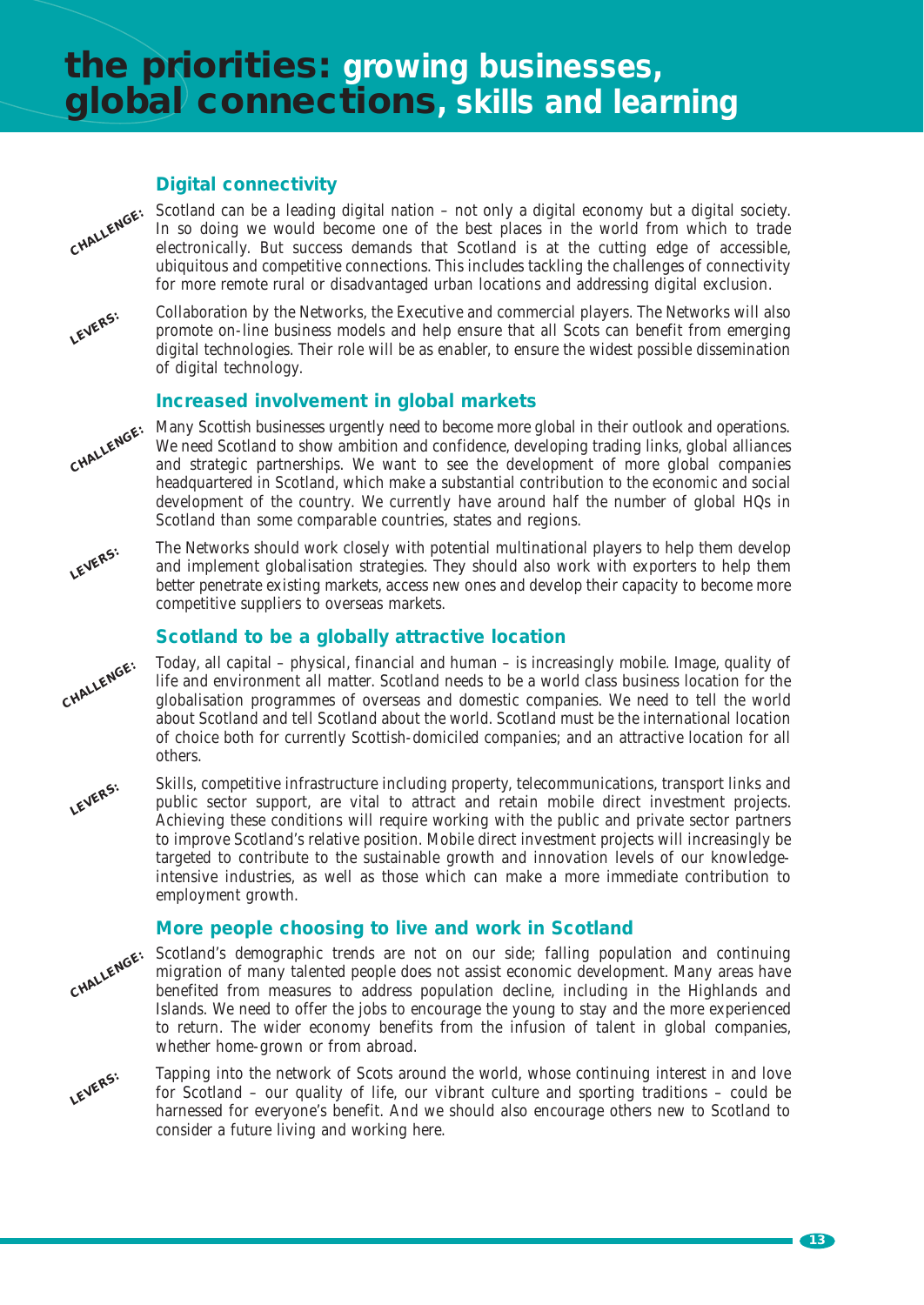## Raising the employment rate across Scotland

- Improving the operation of the Scottish labour market
- The best start for all our young people
- Narrowing the gap in unemployment
- Improved demand for high quality in-work training

## **Narrowing the gap**

The labour market challenge is different across Scotland.

The Edinburgh and Lothian labour market is currently strong, and has a fast growing number of vacancies. The challenge here is emerging skills shortages, especially in financial services. Nevertheless, this prosperity is not shared by all: the unemployment rate in Wester Hailes, Muirhouse, and Craigmillar is more than double the Scotland rate, and more than three times that of Edinburgh as a whole. Glasgow, also is experiencing high unemployment and high vacancies, simultaneously. The challenge must be to spread prosperity within our cities.

Through our Future Skills Unit understanding employer's needs better, Careers Scotland offering all Scots advice and *learndirect scotland* getting them the training they need we can look forward to putting skills and learning at the heart of our economic development services.

There have been important successes. Fort William was an unemployment blackspot in the 1980's, but the impact of continuous local job creation over a period of time has led to the development of key sectors such as food processing. Unemployment is now 2.5% with emerging labour shortages.



#### **CLAIMANT UNEMPLOYMENT AND VACANCY RATES, SCOTTISH UNITARY AUTHORITIES DECEMBER 20001**

1Source – Scottish Executive Data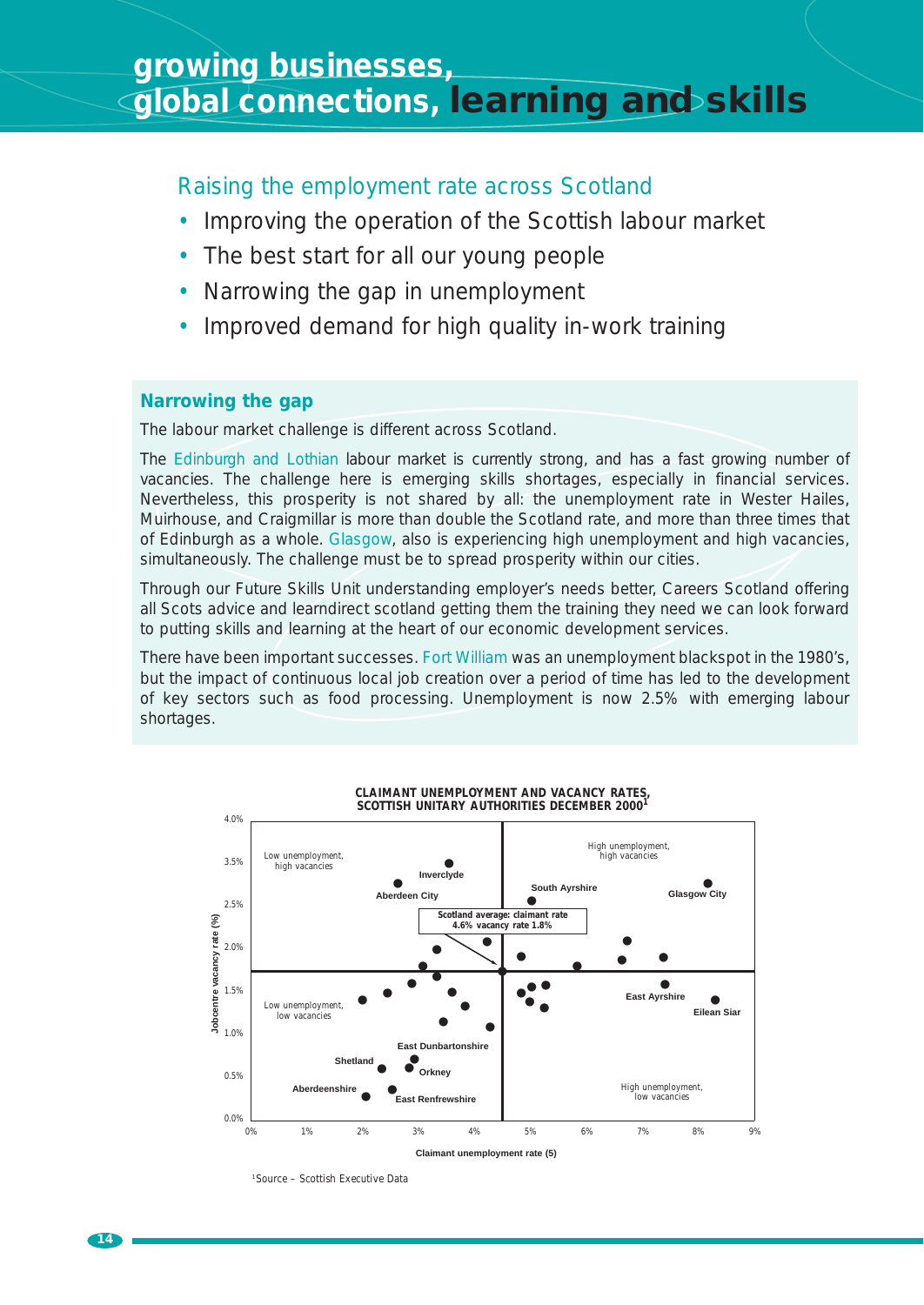### **Improving the operation of the Scottish labour market**

The capacity to respond rapidly to the current and future needs of the Scottish labour market is critical to success in an age of lifelong learning. We must foster an environment where people can invest in their own educational achievement. Those economies most adept at matching supply and demand in the labour market will possess a key competitive advantage. Scotland currently faces significant skills shortages in IT/electronics, financial services, construction, engineering, hospitality/tourism, call centres, oil and gas and basic management skills and skills to enable potential entrepreneurs to run their own businesses.

Creating a one-stop, all-age Careers Advice Service and for learning opportunities through *learndirect scotland*. Creating a new *Future Skills Unit* to develop a more efficient and competitive labour market. It will understand the needs of employers and take advantage of the Web to overcome the information gaps that bedevilled many past efforts at better labour matching.

## **The best start for all our young people**

Young people at school should be equipped with the skills they need to make the most of lifelong learning opportunities. They should be encouraged to develop the attitudes that will enable them to prosper in the adult world. Young adults entering the labour force need to have access to high quality learning and skills development. We need to offer vocational and high level technical and IT skills at a comparable level to international competitors. The recent Scottish Social Justice Annual Report demonstrated we need to do more to reduce the number of young people not in work, education or training.

We have included the development of the skills, attitudes and expectations necessary to prosper in a changing society as part of the set of national priorities which inform the development of school education. We have begun to address the institutional clutter and provided extra resources to assist the most vulnerable. We must better support 16 to 19 year olds. We will meet our target of 20,000 Modern Apprenticeships and refine the range of schemes to support young people to stay at school to gain additional qualifications, and to pursue learning opportunities and skills training tailored to their needs.

### **Narrowing the gap in unemployment**

The New Deal has made a substantial contribution, along with macroeconomic stability to tackling unemployment. Yet unemployment and employment rates continue to differ not only between regional labour market areas but also vary sharply within them. Pockets of unemployment, reflecting multiple deprivation, co-exist with areas of significant opportunities. The number of unemployed claimants in Scotland at present (112,000), nearly matches the likely number of vacancies (100,000).

We must ensure that the delivery of training is responsive to new demands. Recognising the special needs of disabled, ethnic minorities, disaffected and disadvantaged members of the community. Narrowing the unemployment gap is a demanding objective, which is at the heart of our approach to social justice and our commitment to restoring full employment. This means ensuring the basic employability of all of our people, requiring a multi-agency response, with the Networks working in partnership.

## **Improved demand for high quality in-work training**

Scotland has a weak record in workforce training. People and organisations must increasingly take responsibility for their own learning. The Networks can support employers in skills improvement, help ensure the availability of appropriate training opportunities and collaborate with new *learndirect scotland* in the promotion of Individual Learning Accounts.

In order to achieve this, the Enterprise Networks must foster an entrepreneurial and a lifelong learning culture for all Scots from our school days on. Through collaborations with *learndirect scotland*, Careers Scotland, the Employment Service, National Training Organisations, employers and further and higher education (building on the recent joint report on Lifelong Learning by the Networks and the Education Funding Councils) to deliver an improvement in the long term employability of Scots and our national competitiveness, including stronger management and leadership capabilities able to rise to the challenges of rapid change.





**CHALLENGE:**







**LEVERS:**

**CHALLENGE:**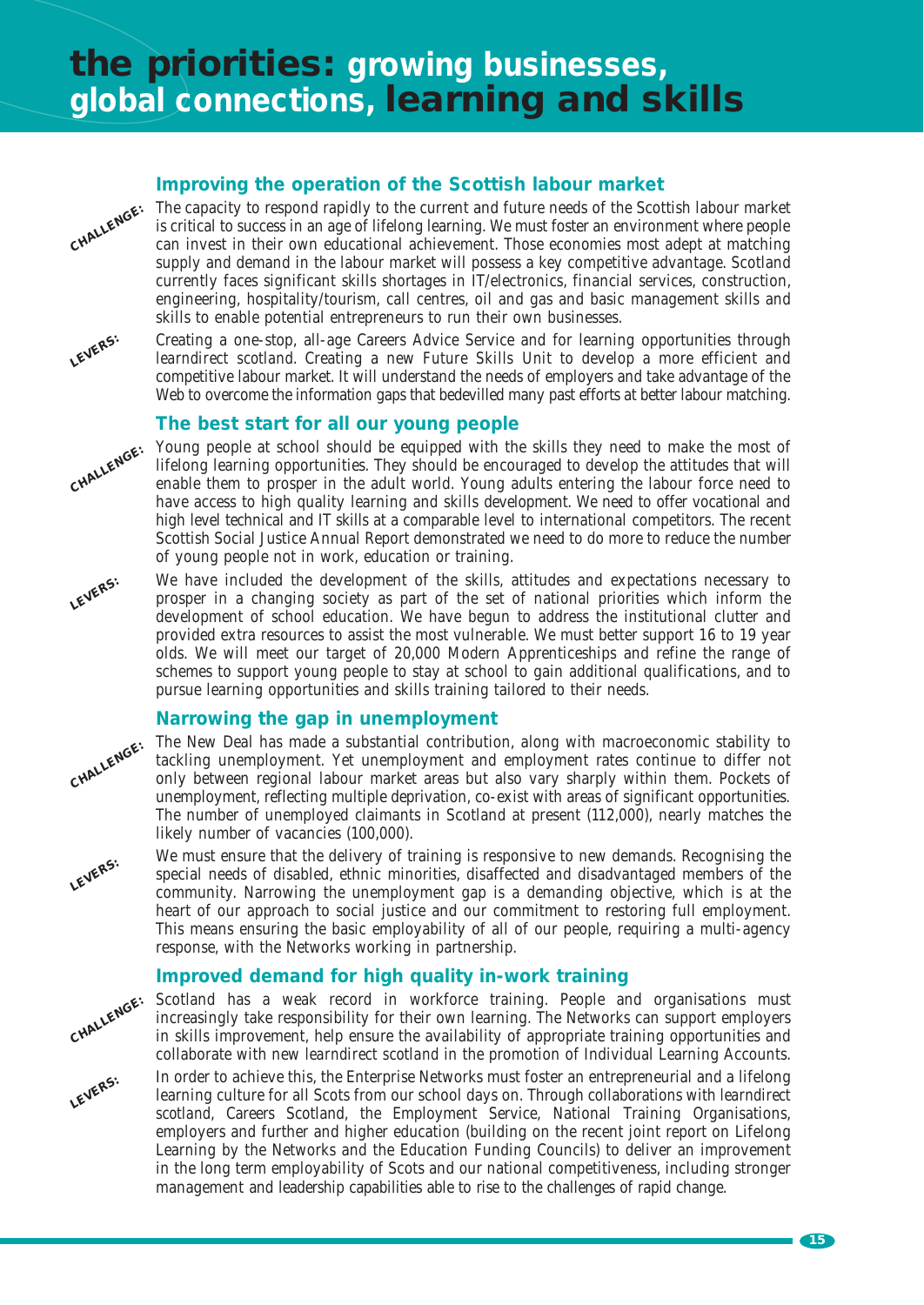## **the implications**

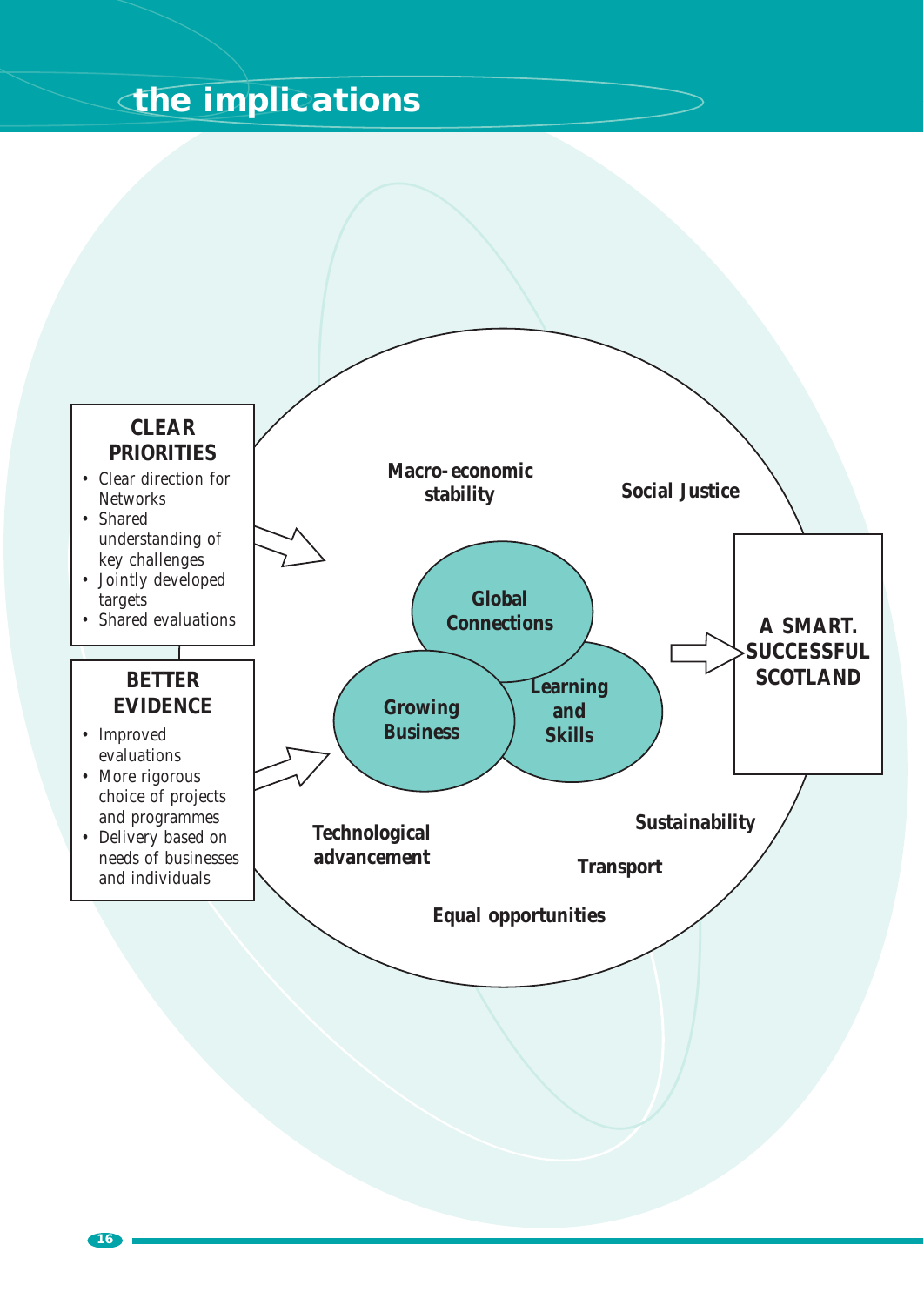The approach and priorities set out above have important implications for the Enterprise Networks. They will operate to tougher standards and there will be an expectation of higher returns and increased effectiveness and efficiency. They imply:

- **Clear direction** from the Executive to the Networks;
- **Shared understanding** of the economic context and key challenges;
- **Jointly developed targets** to drive their activities;
- **Shared evaluations** to establish what works;
- **Reconsidered priorities and budgets** to re-focus where necessary.

The implications are that in some areas the Executive will ask Networks to do more.

- **Skills and learning.** A renewed priority for skills and learning with the proposed alignment with Careers Service Scotland, *learndirect scotland* and the development of the new Scottish Future Skills Unit. Scotland will have economic development agencies with the prospects for human capital at their heart.
- **Digital connectivity**. Without key infrastructure, and e business skills Scotland's businesses will be seriously competitively disadvantaged and people excluded. And to tackle digital exclusion we plan the introduction of digital champions for disadvantaged areas.
- **Positioning Scotland on a world stage**. Through effective promotion of our businesses and people and maximum learning from abroad.

Under Setting Priorities we identified areas where the Networks could decide to do less. A key task of the Joint Performance Team will be to ensure high standards of appraisal and evaluation to ensure that all activities contribute effectively to the achievement of this vision.

#### **Organisational reform**

The Networks are undertaking a programme of reforms, arising in part from the Enterprise Network Review. Scottish Enterprise are undertaking a process of management reform, entitled SEN2000 and Highlands and Islands Enterprise has been pursuing change through an "Evolving the Network" process including the establishment of an office in the Western Isles. The SEN 2000 reforms and the further business transformation that is underway will help ensure that the Networks operate consistently, coherently and transparently across Scotland to achieve maximum value for money – operating as one Network that is acting in the best interests of Scotland, yet in a way which is sensitive to local needs and opportunities. These reforms need to be fully implemented to pave the way for the changes outlined in this strategy and the respective Boards have a key leadership role here.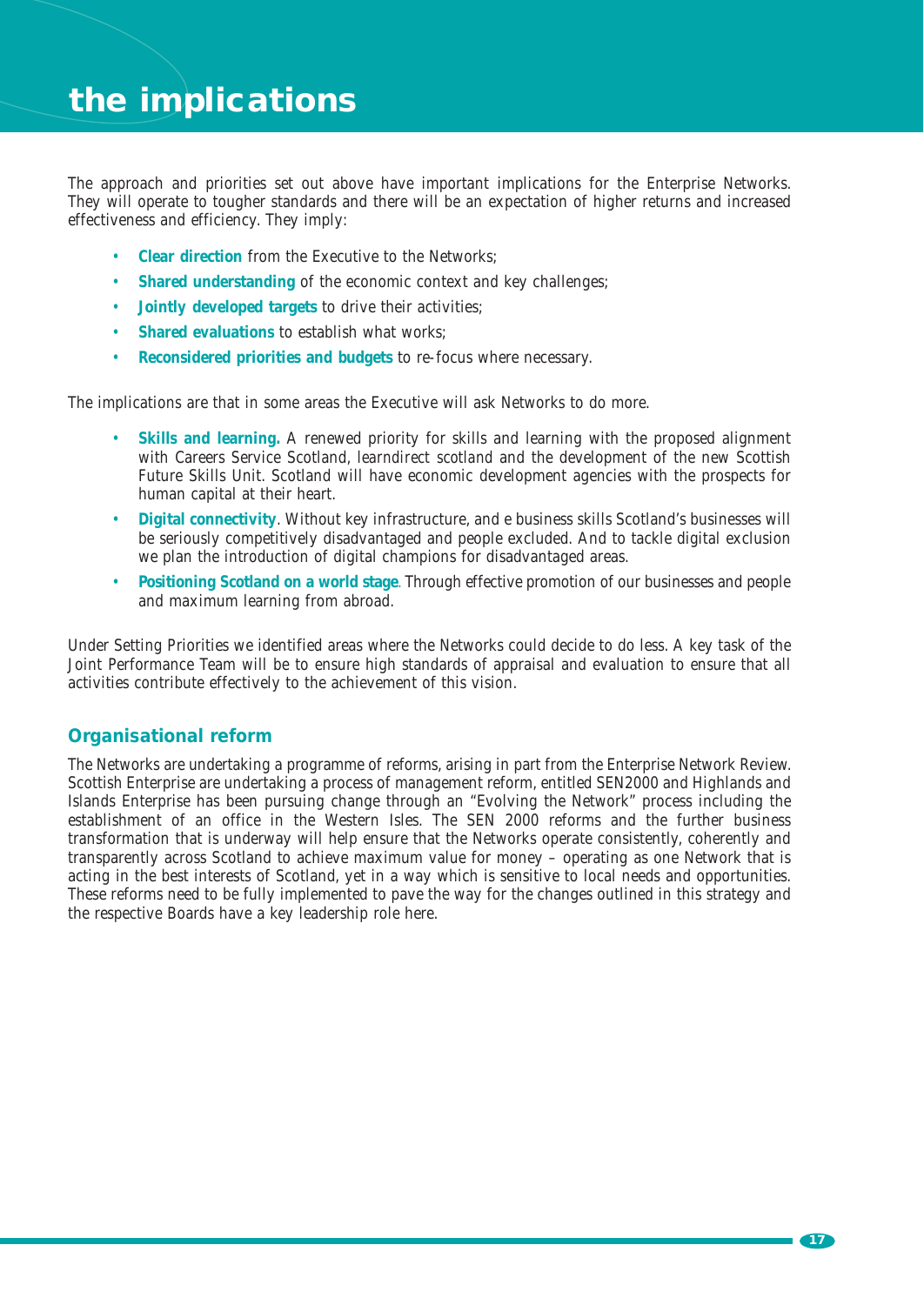## **strategic partnerships**

*Examples of connections between partners and the strategic priorities where making the links is vital for success.*

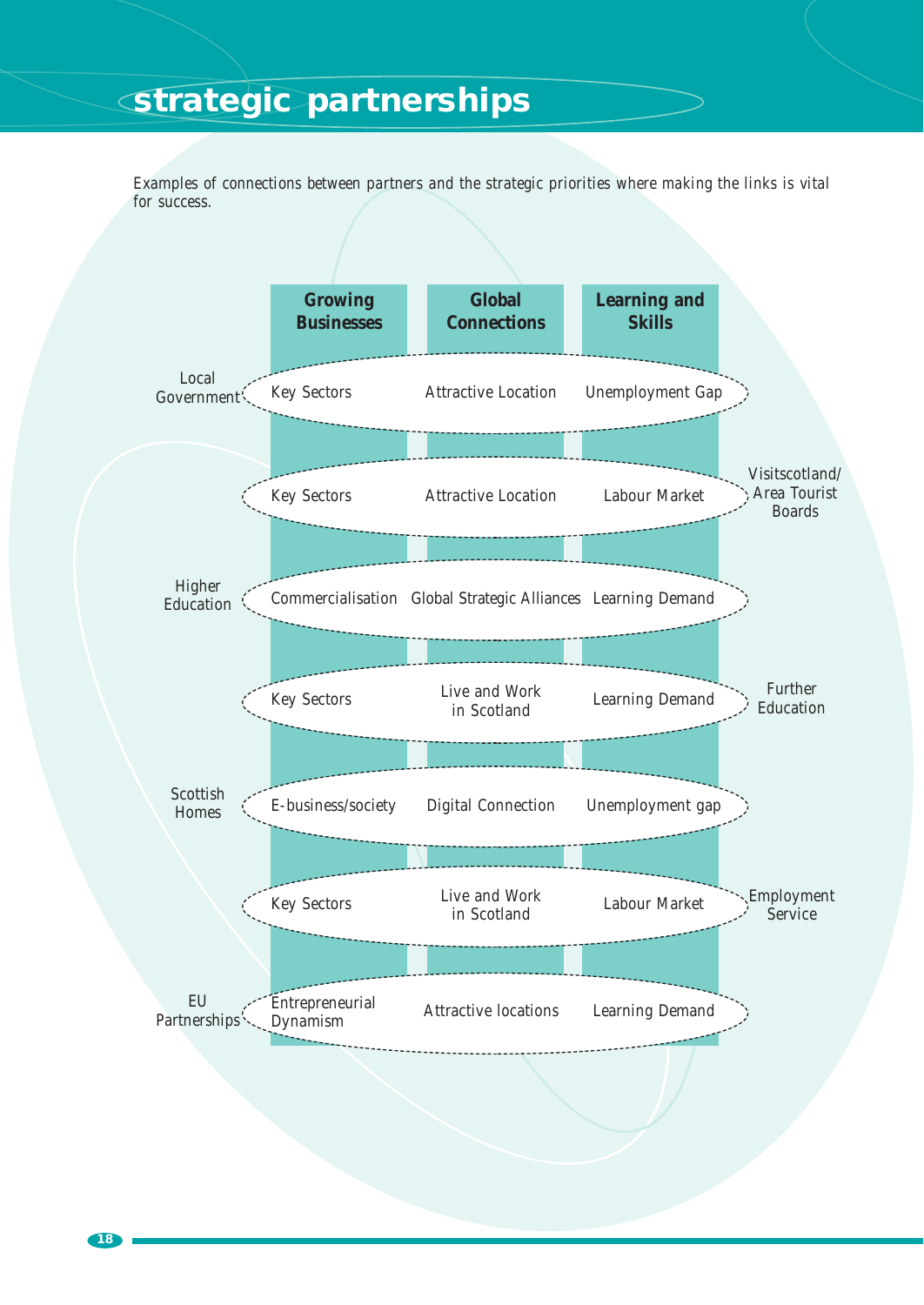Success will require a co-ordinated and Network-wide approach, including better liaison between the Executive and the Networks and a variety of other actors. There will also be a series of important policy linkages.

## **Policy Linkages**

Networks strategies should reinforce the Executive's wider strategies and work in harmony with the wider policy landscape. The Networks, who will be familiar with the Executives' initiatives for the Knowledge Economy, Digital Scotland, Lifelong Learning and Science, should also be particularly aware of impacts on cross-cutting Executive strategies for:

- Social Justice;
- Sustainable development;
- Equal opportunities;
- Rural development; and
- Transport.

#### **Partnership working**

The Networks need to be effective partners within the wider institutional landscape, working collaboratively with other organisations both at national and local level. At local level Local Economic Forums will provide a key co-ordinating vehicle for more effective partnership in the field of economic development services. But at every level we wish to see a more streamlined approach, with one-door approaches and web enabled services providing a more customer focused interface wherever possible. Key initiatives to promote effective partnership working include:

- **The proposed creation of Careers Scotland** and its strategic alignment with the Networks to provide a one-door, all-age careers and skills advice;
- **Joint working with local government** through Local Economic Forums and co-operation with the community planning process;
- **Joint working with the Scottish Tourist Board and Area Tourist Boards,** especially on selling Scotland abroad, skills issues, and the joint evaluation of local visitor attractions;
- **Joint working with Scottish Homes,** including optimising synergies between economic development and community development, and joint working on social economy initiatives;
- **Joint working with Scottish further and higher education,** *learndirect scotland* and training providers and regular liaison with the Chief Executives and Chairmen of the Enterprise Networks and the Scottish Further and Higher Education Funding Councils;
- **Effective working with local authorities and schools** to ensure a shared understanding of the needs of young people and the key drivers for the development of the skills, attitudes and expectations they should develop;
- **Effective working with public, private and social economy organisations** in priority disadvantaged areas, especially Social Inclusion Partnerships;
- **Effective working with the European Partnerships** to harness and maximise economic development benefits from EU Structural Funds; and
- **Effective working with trade unions, voluntary organisations and employer bodies.**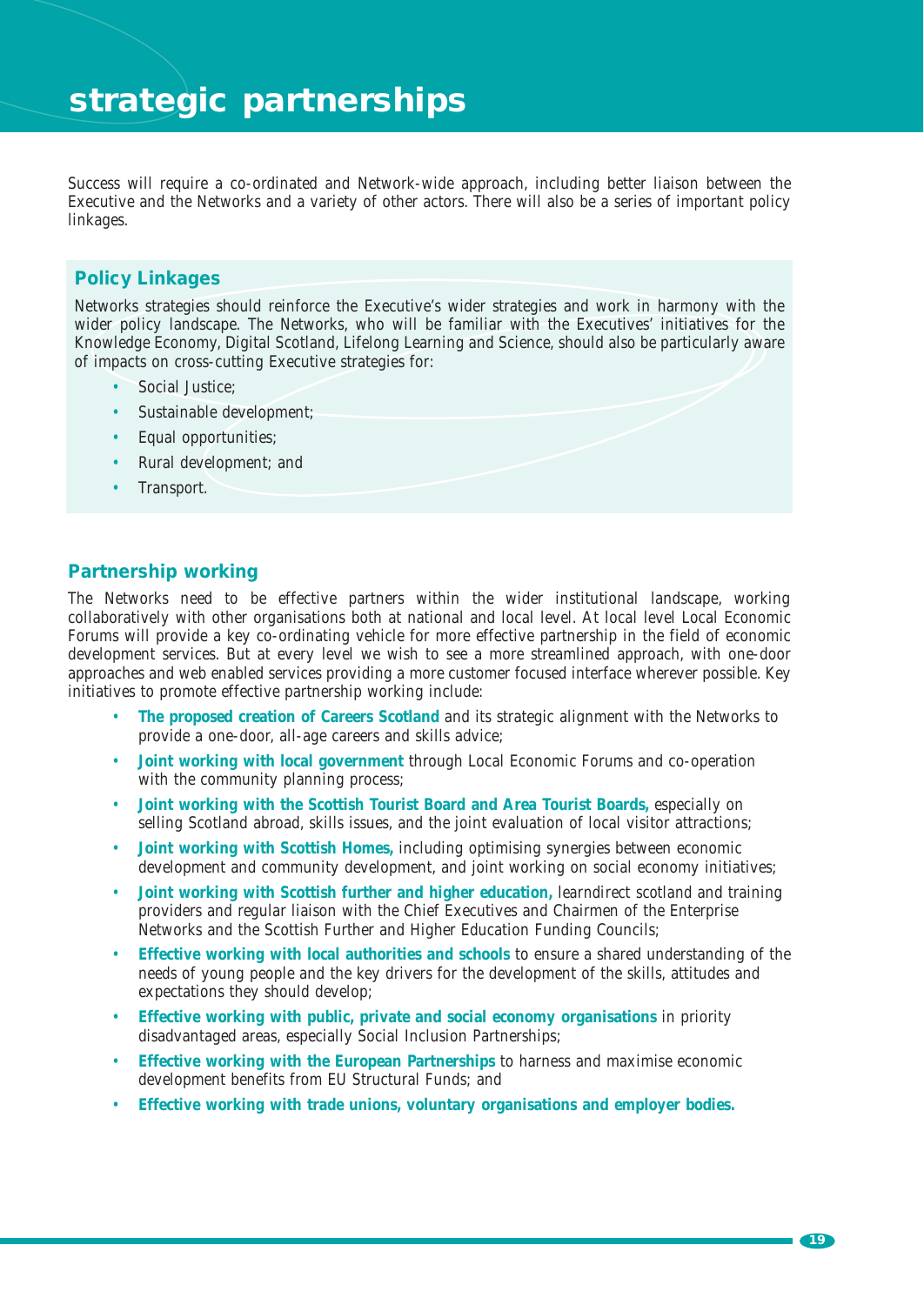## **making it happen**

The timetable for implementation of the strategy includes the following milestones:

> **February 2001** Joint Performance Team operational

**June 2001** Global Connections Strategy published

> **July 2001** New Future Skills Unit in place

**July 2001** Publication of targets by the Joint Performance Team

**March 2002** Alignment of Careers Service Scotland and the Enterprise Networks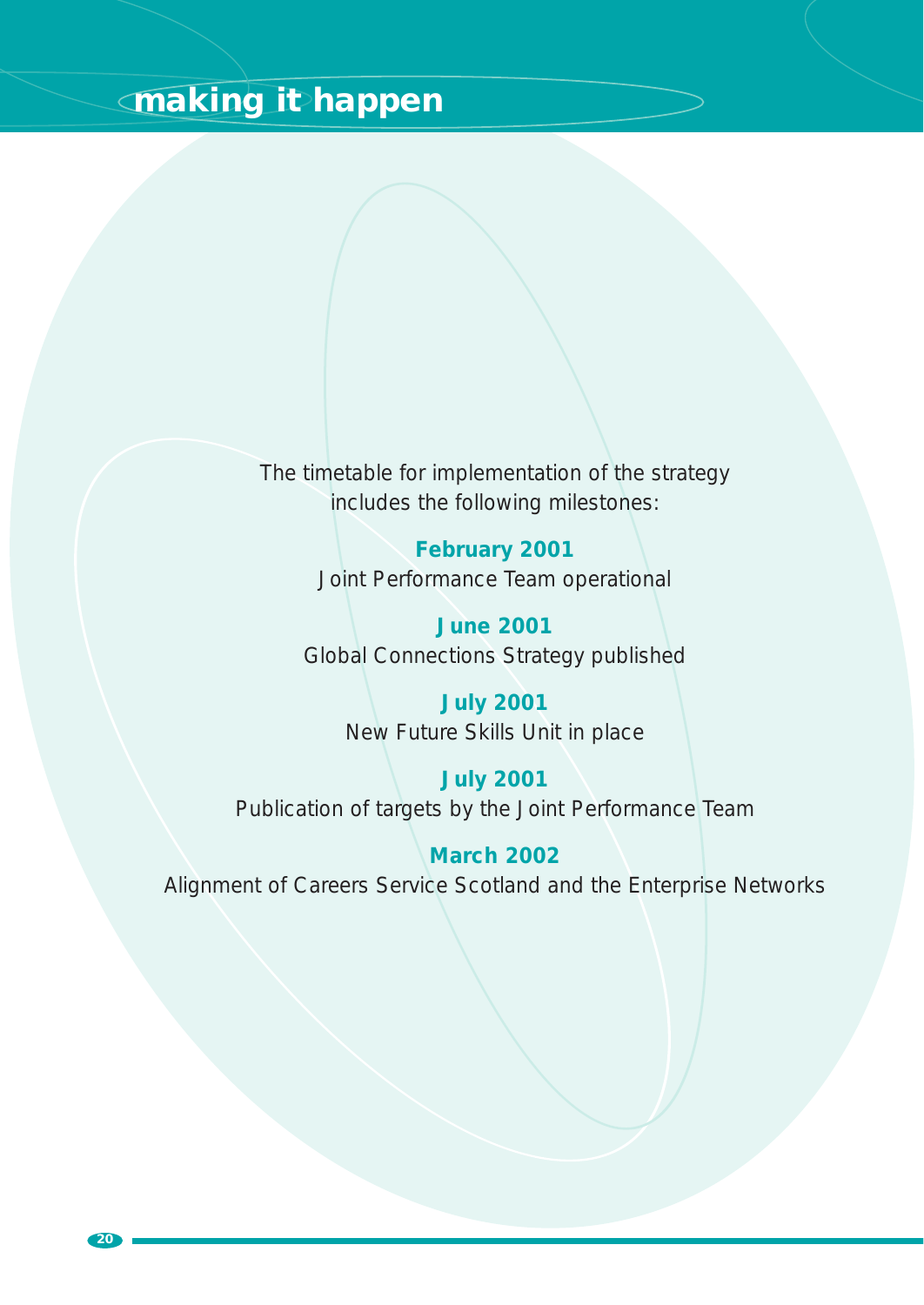